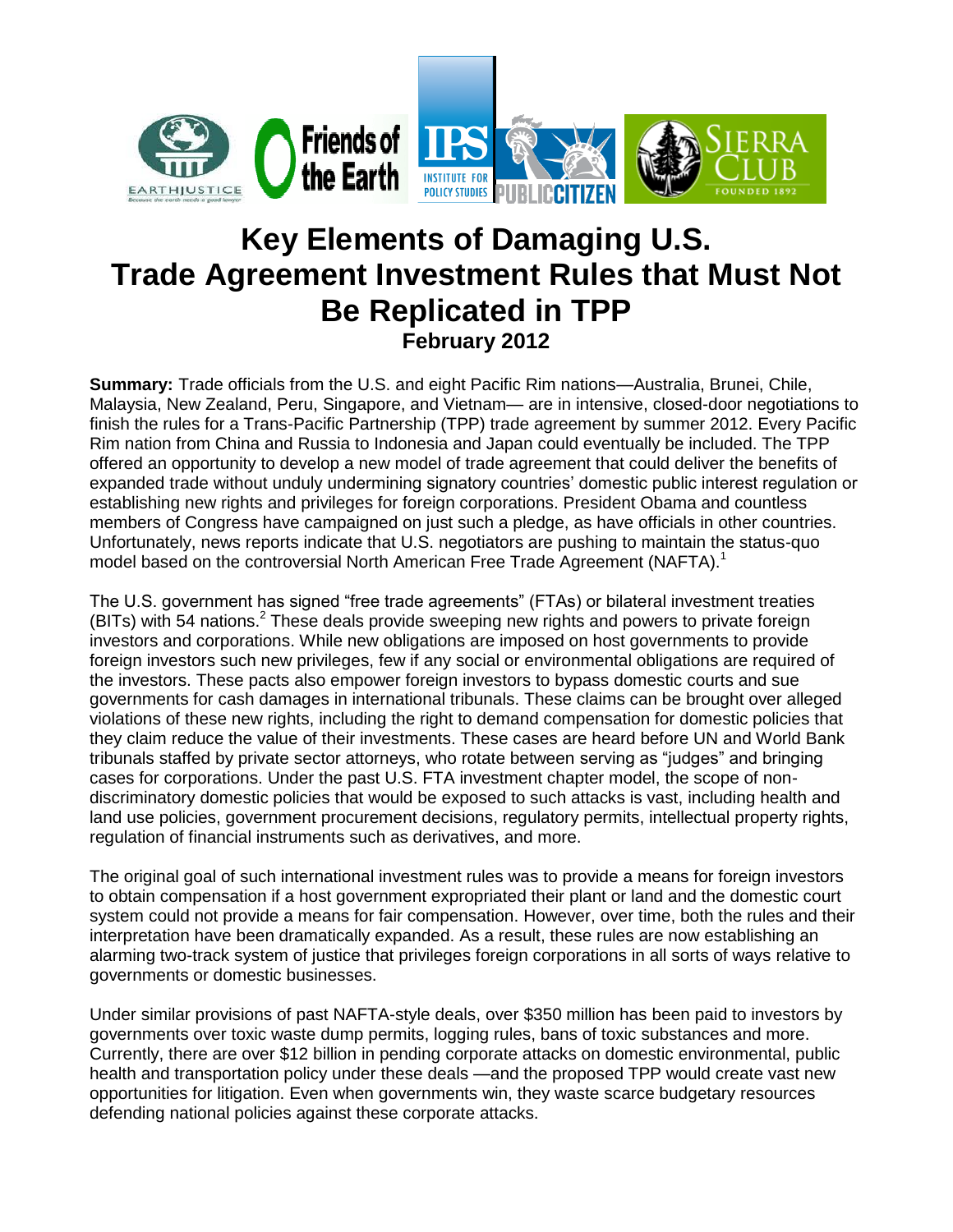This report identifies the top flaws in the current U.S. FTA investment model that threaten the public interest, health, the environment and democratic policymaking. The list begins with the most controversial and problematic element – the investor-state dispute settlement system. Private enforcement of vast investor rights is extremely dangerous. Either the scope of investor rights must be reduced (to compensation for actual direct expropriation), or private enforcement must be eliminated. This report also identifies reforms to the substantive investor rights that are needed to avoid granting undue powers to private foreign investors, even if investor-state enforcement is eliminated. While this report contains many specific examples taken from the experience of U.S. trade and investment agreements (which we know best), there are many similar examples that could be taken from the broader treaty network that have similar implications.

# **Key Elements of Damaging U.S. Trade Agreement Investment Rules that Must Not Be Replicated in the TPP Include:**

## **1. No Investor-State Dispute Settlement Mechanism**

The international tribunals that currently rule over investor-state claims lack public accountability, standard judicial ethics rules, and appeals processes. This system should be replaced in a TPP with a state-to-state mechanism to guarantee the crucial role of governments in protecting the public interest. If an investment agreement is to permit any access to any arbitral tribunal mechanism, investors should at least be required to exhaust domestic remedies before proceeding to international tribunals and a diplomatic screen must be added to prevent frivolous claims or claims which otherwise may cause serious public harm.

## **2. "Minimum Standard of Treatment" that Freezes Regulatory Improvements**

Vaguely worded provisions guaranteeing foreign investors a "minimum standard of treatment" (MST), including "fair and equitable treatment," open the door to investor-state claims over a wide range of government measures that are otherwise permissible under the U.S. Constitution and other nations' legal systems. In *Glamis Gold v. the United States*, the United States successfully persuaded the tribunal to accept a relatively narrow interpretation of the MST principle. Since the tribunals are not required to follow judicial precedent, the U.S. State Department's arguments should be codified in the TPP text to prevent decisions in future cases from having overly broad interpretations that undermine responsible policymaking.

### **3. "Indirect Expropriation" Allowing Challenges of Non-discriminatory Policies Alleged to Affect Profits**

In the past, expropriation applied to the physical taking of property, for example when a government expropriates a house to make way for a highway. Under most international investment agreements today, investors are also protected against "indirect" expropriation, which can be interpreted to mean regulations and other government actions that reduce the value of a foreign investment. While international arbitration tribunals cannot force a government to repeal laws or regulations, the threat of massive damages awards can put a "chilling effect" on policymaking. The TPP should clarify that regulatory measures that do not transfer ownership of the investment do not constitute acts of indirect expropriation.

# **4. Investment Defined Far Beyond "Real Property"**

Any investment rules in a TPP should only cover real property rights and other specific interests in property that are protected under the U.S. Constitution and other signatory nations' legal systems.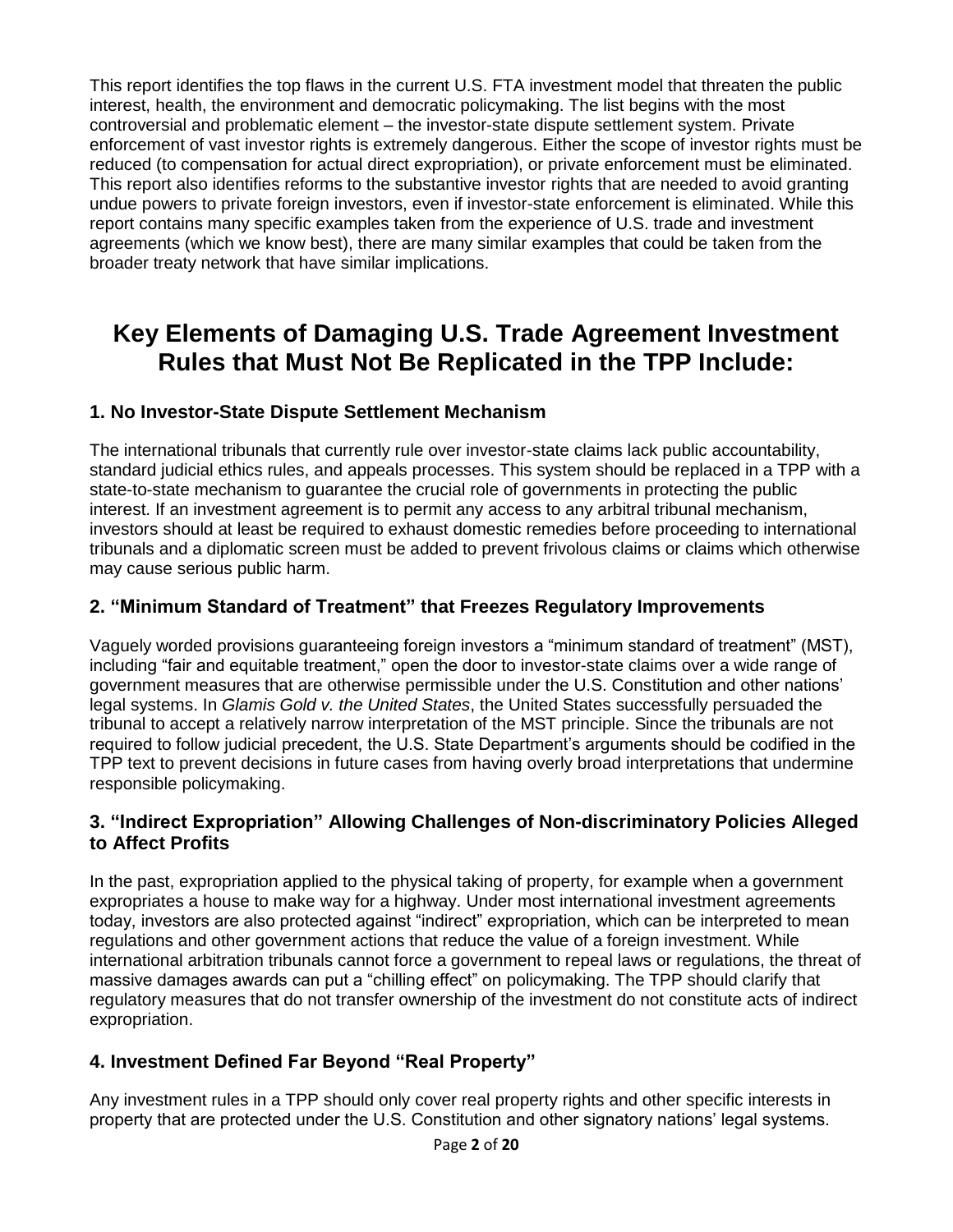Government procurement and natural resource concession contracts, regulatory permits, intellectual property rights, financial instruments (such as derivatives), and vague notions of "assumption of risk" must be excluded from the definition of covered investments.

# **5. Policies to Prevent and Mitigate Financial Crises Threatened**

Although many governments have used capital controls effectively to avoid the worst effects of financial crises, U.S. FTAs and BITs still include sweeping restrictions on this policy tool. Existing rules could also thwart efforts to adopt small taxes on foreign exchange transactions and trades of other financial instruments aimed at curbing excessive speculation. The TPP should include safeguards for financial crises that are not subject to investor-state dispute settlement. It should also exclude short-term investments ("hot money") and sovereign debt from the definition of investment. Moreover, the prudential measures defense language common to many FTAs and BITs should be strengthened in the TPP.

# **6. No General Exception for Environmental and Labor Protections**

Some FTAs include an "Investment and Environment" provision that appears to be intended to safeguard environmental regulations from investor-state claims. However, the language could be interpreted as meaningless, since it provides protections only for government actions that are "otherwise consistent" with the FTA or BIT. The TPP should include a general exception for measures related to the protection of health, safety and the environment; natural resource conservation; and international human and labor rights.

# **7. A Massive Subsidiary Loophole**

Many U.S. FTAs and BITs contain a loophole that allows corporations to bypass their own country's domestic courts by filing investor-state claims through foreign subsidiaries located in a FTA or BIT partner nation. This is explicitly permitted in many agreements, so long as the corporation has "substantial business activities" in the other Party. Since "substantial" is not clearly defined, a U.S. based corporation (say) could ask for a foreign government to sue the U.S. by setting up a storefront subsidiary in the other country. The TPP should remedy this.

# **8. Possibility of Abuse of National Treatment Obligations<sup>3</sup>**

Protecting foreign investors from flagrant discrimination is a basic principle of international trade and investment agreements. However, existing texts open the door to abuse. Under national treatment provisions, an environmental regulation that results in a disproportionate impact on a foreign investor could be considered a violation – even if there is no intentional discrimination.

# **9. Possibility of Abuse of Most-Favored Nation Obligations**

Existing MFN provisions leave open the possibility that foreign investors could claim greater rights than are provided under the FTA or BIT agreed to by their home country. This loophole could lead to an even larger web of excessive international investor protections, where investors could pick the most advantageous standards and dispute settlement mechanisms. This has been a real problem in investment deals signed by TPP countries. 4

# **10. Create a Level Playing Field Between State-owned and Private Enterprises**

In an era of emergence of large state-owned enterprises, it is clear that trade and investment deals can no longer be viewed solely as packages of rights for private investors. TPP negotiators should ensure that state-owned enterprises which invest in productive assets do not receive financing and inputs at below market rates or access to other anti-competitive subsidization by a foreign government.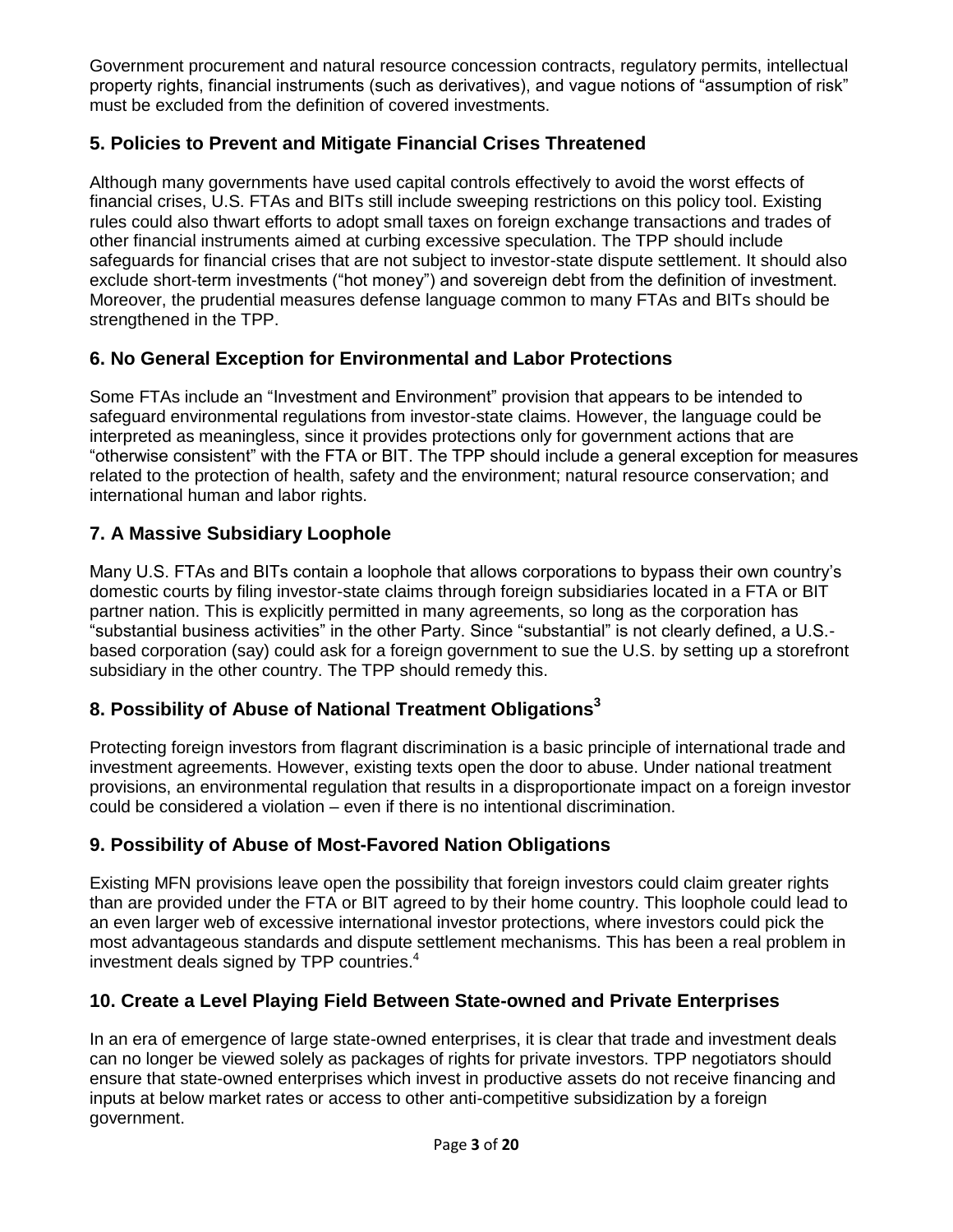# **Details on Key Elements of Damaging U.S. Trade Agreement Investment Rules that Must Not Be Replicated in the TPP:**

### **No Investor-State Dispute Settlement Mechanism**

The U.S. has made one of the major planks of the TPP the expansion of the notorious "investor-state" enforcement system. It allows foreign corporations to challenge national laws and regulations outside of national courts. These pacts elevate individual corporations and investors to equal standing with agreements' signatory governments, empowering corporations to directly enforce public treaties by suing governments in foreign tribunals for taxpayer compensation for domestic regulatory policies that investors believe diminish their "expected future profits." These regulatory policies can be anything from environmental protection to financial regulation.

If a corporation wins its private enforcement case, the taxpayers of the "losing" country must foot the bill. Over \$350 million in compensation has already been paid out to corporations in a series of investor-state cases under NAFTA-style deals. This includes attacks on natural resource policies, environmental protection and health and safety measures, and more. In fact, of the over \$12.5 billion in the 17 pending claims under NAFTAstyle deals, all relate to environmental, public health and transportation policy – not traditional trade issues.

Investor-state claims often involve matters of vital importance to the public welfare, the environment, and national security. However, international arbitrators are not ordinarily well-versed in human rights, environmental law, or the social impact of legal rulings. The TPP should remedy this by providing only for stateto-state dispute settlement, which guarantees the crucial role of governments in determining and protecting the public interest.

However, if investors would be permitted any access to any arbitral tribunal mechanism, investors should at least be required to exhaust domestic remedies before proceeding to international tribunals. The exhaustion requirement is a fundamental principle of international law.<sup>5</sup> It is also U.S. policy with regard to most claims by U.S. citizens against foreign governments.<sup>6</sup> There is simply no reason for foreign investors to pursue claims against a nation outside of that nation's judicial system, unless it is in an attempt to obtain greater rights than those provided under national law.

Moreover, many of the TPP partners have strong domestic legal systems. For example, TPP partners New Zealand, Australia and Singapore are all ranked by the World Bank as performing at least as well as the United States with regard to control of corruption and adherence to rule of law.<sup>7</sup>

In countries with less well developed legal systems, the exhaustion requirement would promote a key foreign policy goal – the strengthening of domestic judicial systems. Requiring exhaustion would also restore some balance to a system that currently elevates the interests of foreign investors over other groups – including labor, environmental and human rights organizations – which do not enjoy comparable private rights of action to enforce international legal obligations.

Under international law, the exhaustion requirement does not apply when attempts to use domestic legal remedies would be futile. This would allow investors to proceed to international tribunals if, for example, domestic remedies caused undue delay<sup>8</sup> or if domestic courts lacked jurisdiction to provide relief.<sup>9</sup> Even if the domestic courts lacked jurisdiction to hear international law claims, the exhaustion requirement could be satisfied by raising the substance of the claim under domestic law.<sup>10</sup>

In addition to requiring exhaustion of domestic remedies, if the TPP would provide any access to international arbitration for foreign investors, it must be conditioned on a diplomatic screen that would allow a Party government to prevent claims that the Party believes to be inappropriate, without merit, or would cause serious public harm. The screen mechanism could be based on the provisions in some investment agreements that permit both Parties (*i.e.* both the home state of the investor and the Party whose measure is being challenged) to block certain claims against tax measures or prudential regulations regarding financial services. The screen should apply broadly and include, at a minimum, health and safety, environmental, consumer protection, and human and labor rights measures. Either Party involved in an investment dispute should be able to invoke the screen mechanism to prevent a claim from proceeding**.**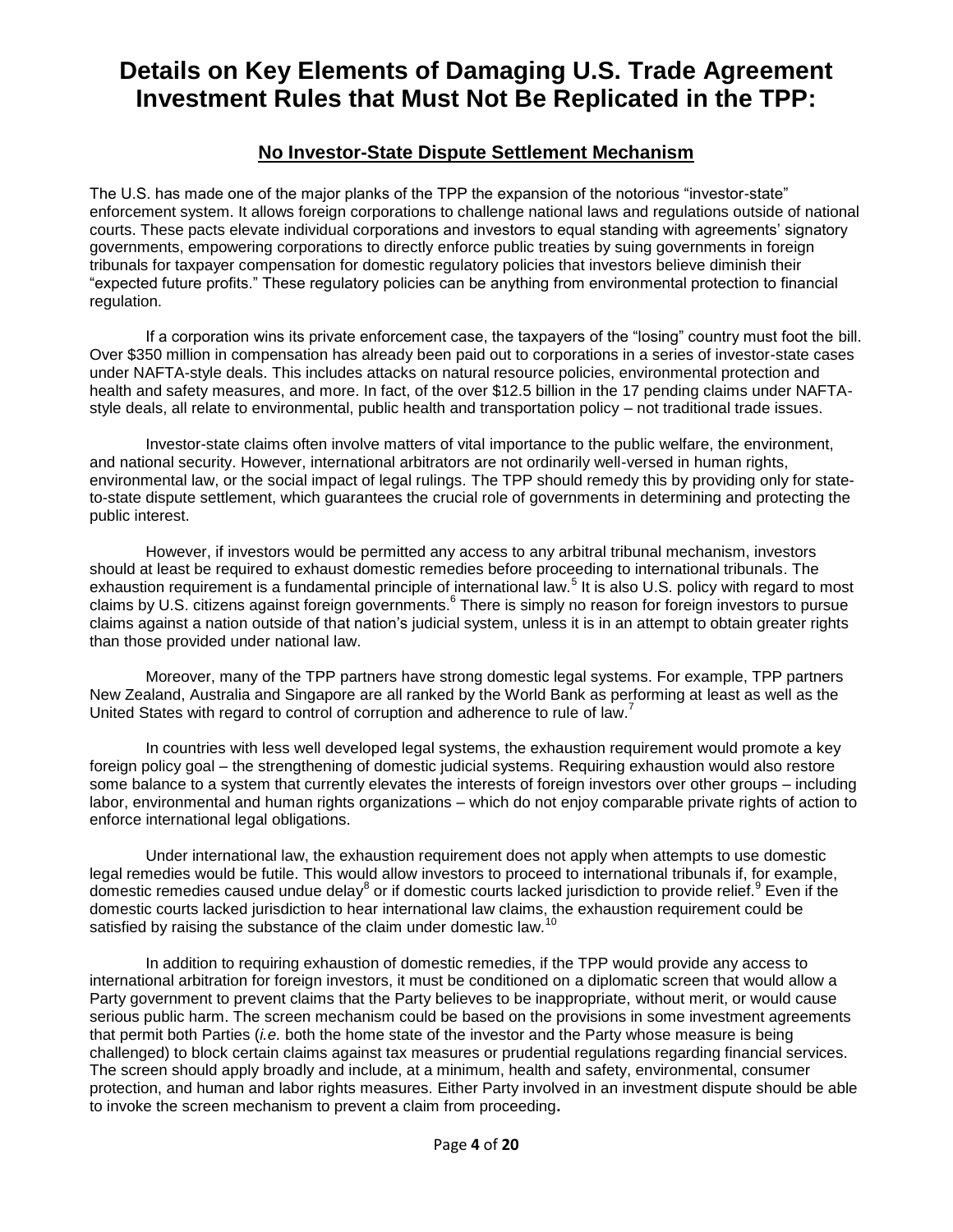### **"Minimum Standard of Treatment" that Freezes Regulatory Improvements**

*Vaguely worded provisions guaranteeing foreign investors a "minimum standard of treatment" (MST), including "fair and equitable treatment," open the door to investor-state claims over a wide range of government measures that are permissible under the U.S. Constitution and other nations' legal systems. In the case of* Glamis Gold v. the United States*, U.S. State Department lawyers successfully persuaded the tribunal to accept a relatively narrow interpretation of the MST principle. Since these tribunals are not required to follow judicial precedent, the U.S. State Department's arguments should be codified in the TPP text so that future cases do not include overly broad interpretations that undermine responsible policymaking.* 

There is broad support for the principle that the investor protection standards contained in investment agreements should not provide foreign investors with greater rights than those enjoyed by national investors.

For instance, the U.S. Congress first instructed U.S. negotiators to comply with the "no greater rights" principle in the Trade Act of 2002.<sup>11</sup> In May 2007, the Bush administration and the Democratic leadership in the House of Representatives agreed that this principle would be explicitly stated in the preamble of the investment chapters of free trade pacts.<sup>12</sup> During his election campaign, Pres. Obama similarly pledged not to grant foreign investors any rights in the U.S. greater than those of Americans.<sup>13</sup> The bipartisan Trade Reform Accountability and Democracy Act (TRADE Act) of 2009, supported by a majority of House Democrats, would require trade agreement investment provisions to ensure that foreign investors operating in the United States are not afforded greater rights than those afforded to domestic investors by the Constitution and laws of the United States, and define the standard of minimum treatment to provide no greater legal rights than United States citizens possess under the due process clause of section 1 of the 14th amendment to the Constitution of the United States.

The minimum standard of treatment provisions in U.S. investment agreements is intended to reflect the relevant standard under customary international law, which is created through the "general and consistent practice of states followed by them from a sense of legal obligation."<sup>14</sup> Unfortunately, arbitral tribunals have not based their interpretations of the "minimum standard of treatment" provisions of investment agreements on the actual practice of nations, but rather have simply cited the characterization of these standards by other tribunals, using essentially a common law methodology to create "evolving" standards of investor protection.<sup>15</sup>

In *Glamis Gold v. United States*, the United States, represented by the State Department, noted that state practice and *opinio juris* had established minimum standards of treatment with regard to foreign investors and investment in only a few areas, including the following:

1) the obligation to provide internal security and police protection to foreign investors and investment (*i.e.* "full protection and security"),

2) the obligation not to "deny justice" by engaging in "notoriously unjust" or "egregious" conduct in judicial or administrative proceedings (*i.e.* the *Neer* standard), and

3) the obligation to provide compensation for expropriation (which is redundant with the expropriation articles of BITs and FTA investment chapters).<sup>1</sup>

Conversely, the United States rejected Glamis' assertion that the MST prohibits either conduct that frustrates an investor's expectations concerning an investment,<sup>17</sup> or "arbitrary"<sup>18</sup> conduct. Regarding Glamis' claim that the MST required compensation for measures that adversely affect an investor's expectations, the United States noted that such an interpretation was both inconsistent with the no greater rights mandate and unsupported by state practice.<sup>1</sup>

The asserted right to compensation for government measures that a tribunal deems "arbitrary" would similarly provide greater rights than the comparable standard under U.S. law. The Administrative Procedure Act does provide for review of certain final agency actions under an "arbitrary and capricious" standard of review. No comparable standard of review for economic legislation has been available, however, since the 1930s, when the Supreme Court abandoned the aggressive substantive due process review of the *Lochner* era.<sup>20</sup> Although substantive due process review of economic legislation remains theoretically possible, the post-*Lochner* standard is a highly deferential "minimum rationality" review, pursuant to which legislation will be upheld "unless in the light of the facts made known or generally assumed it is of such a character as to preclude the assumption that it rests upon some rational basis within the knowledge and experience of the legislators."<sup>21</sup>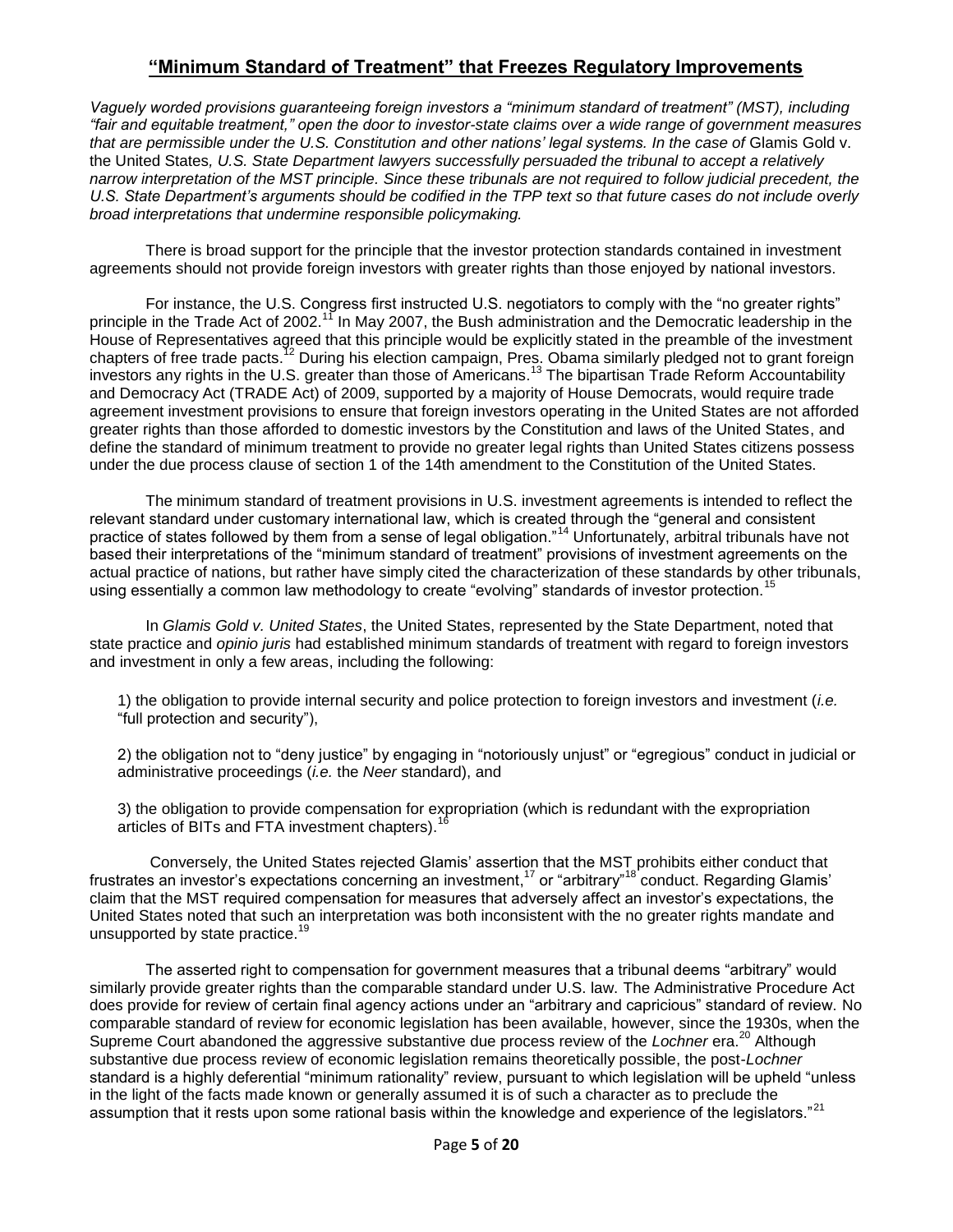Not only would an international "arbitrary" standard of review for economic legislation provide greater rights than the highly deferential standard of review for substantive due process claims, it would also exceed the standard of protection afforded under the domestic law of other developed countries. The U.S. Supreme Court's *Lochner* era jurisprudence, in fact, "stands as perhaps the paradigmatic instance of an 'anti-model' of comparative constitutional experience."<sup>22</sup> Accordingly, the TPP should codify the State Department's deferential interpretation of the MST.

Recent FTAs include an annex that provides guidance on identifying customary international law. If such an annex were included in the TPP, additional language (indicated in italics) could be added to both clarify the standard for relevant state practice and reflect the positions taken by the U.S. State Department concerning the establishment of customary international law:

The Parties confirm their shared understanding that "customary international law" generally and as specifically referenced in Article 11.5 and Annex 11-B results from a general and consistent practice of States that they follow from a sense of legal obligation. With regard to Article 11.5, the customary international law minimum standard of treatment of aliens refers to all customary international law principles that protect the economic rights and interests of aliens.

*The sources for determining what constitutes the relevant practice of a particular state shall include provisions contained in domestic constitutions, a consistent pattern of rulings in the country's highest courts, or long-standing statutory or common law practices. The claimant has the burden of demonstrating both the existence of a rule of customary international law and of demonstrating that the respondent State has violated that rule with regard to the investor.<sup>23</sup> The awards of arbitral tribunals that do not examine relevant state practice are insufficient to demonstrate the content of customary international law. <sup>24</sup>*

### **"Indirect Expropriation" Allows Challenges of Non-Discriminatory Policies Alleged to Affect Profits**

*The TPP should clarify that an "indirect expropriation" occurs only when a host state seizes or appropriates an investment for its own use or the use of a third party, and that regulatory measures that adversely affect the value of an investment but do not transfer ownership of the investment do not constitute acts of indirect expropriation.* Recent U.S. investment agreements contain several important clarifications concerning the standard for "indirect expropriation." Three provisions in particular are significant: language indicating that the standard is intended to reflect customary international law concerning the obligation of States with respect to expropriation,"<sup>25</sup> provisions indicating that in order to constitute an expropriation a measure must affect a property right,<sup>26</sup> and language indicating that "[e]xcept in rare circumstances, non-discriminatory regulatory actions by a Party that are designed and applied to protect legitimate public welfare objectives, such as health, safety and the environment, do not constitute indirect expropriations."

Despite these reforms, however, there remains the potential that the indirect expropriation provisions of investment agreements could be applied in a manner that would violate the "no greater rights" principle by providing foreign investors with greater rights than the comparable protections of the Takings Clause of the Fifth Amendment of the U.S. Constitution,<sup>28</sup> not to mention other nations' legal systems. For example, U.S. investment agreements typically permit tax measures to be challenged as violations of the prohibition on uncompensated expropriations, $^{29}$  and there is substantial precedent in international arbitral practice for finding that tax measures can constitute forms of indirect expropriation.<sup>30</sup> Under the Fifth Amendment's Takings Clause, in contrast, the Supreme Court has repeatedly rejected takings challenges to tax measures, even when the tax is set at a level that threatens the viability of a business. $31$ 

The restriction of expropriation claims to situations involving "property" as opposed to the more broadly defined "investment" is also inadequate to ensure compliance with the "no greater rights" principle, because it does not reflect that the requirement of compensation for "regulatory takings" under the Fifth Amendment of the U.S. Constitution has generally been only held to apply to regulations affecting *real* property.<sup>32</sup> For example, the Supreme Court has indicated that personal property is unlikely to be the basis for a successful regulatory takings claim given that "in the case of personal property, by reason of the State's traditionally high degree of control over commercial dealings, [the owner] ought to be aware of the possibility that new regulation might even render his property economically worthless."<sup>33</sup> Moreover, the indirect expropriation provision in investment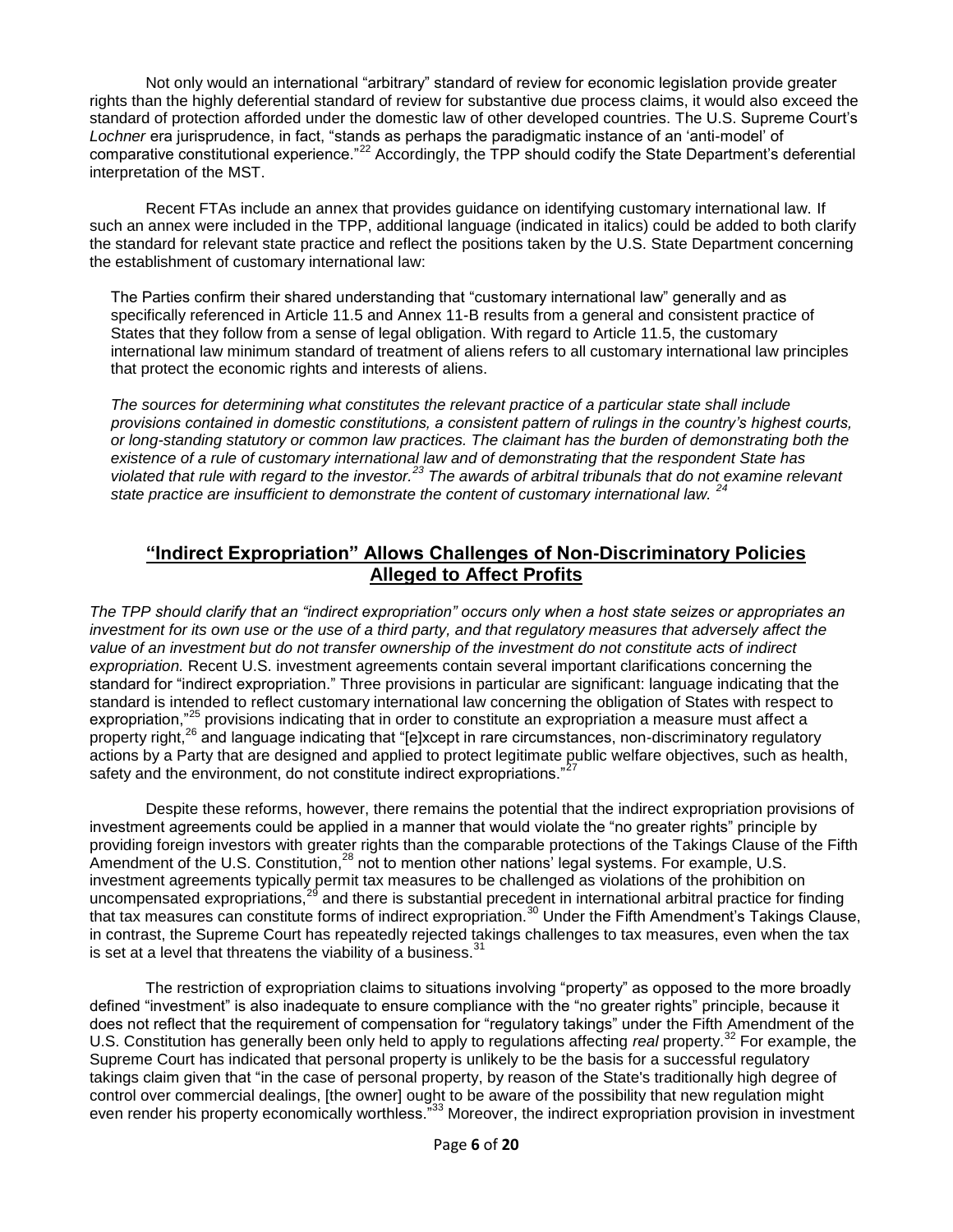agreements has been interpreted to require compensation based on the impact of the government measure on the value of the investment, regardless of whether there has actually been some appropriation of an asset by the government.<sup>34</sup> This interpretation of the standard for indirect expropriation cannot be justified as reflecting the general practice of states, given that the dominant practice of nations is to provide for compensation only when the government has actually acquired an asset, not when the value of an asset has been adversely affected by regulatory measures.

Accordingly, the TPP should include text to clarify that an indirect expropriation occurs only when the government acts indirectly to seize or transfer ownership of an investment, and not when the government merely acts in a manner that decreases the value of profitability of an investment. This approach would be consistent with both the "no greater rights" mandate and the general practice of states that forms the basis of customary international law. It would exclude from the compensation requirement only a very narrow class of non-confiscatory regulatory measures that would be compensable under U.S. law (although not under the legal systems of most other countries). One option for codifying this approach in TPP text is would be to include a modified version of the Annex 11-B from the Korea FTA, so that paragraph Art 3 reads as follows:

3. The second situation addressed by Article 11.6.1 is indirect expropriation, where a Party acts indirectly, including through a series of actions, to seize, appropriate, or transfer ownership of a property right. Non-discriminatory regulatory actions by a Party that are designed and applied to protect legitimate public welfare objectives, such as public health, safety, the environment, and real estate price stabilization (through, for example, measures to improve the housing conditions for lowincome households), do not constitute indirect expropriations.

# **Investment Defined Far Beyond "Real Property"**

The TPP must not replicate the boilerplate definition of "investment" that has been used in past U.S. trade and investment agreements.<sup>36</sup> The old expansive definition has the effect of giving foreign investors in greater rights than domestic investors.

There is wide agreement on the breadth of past FTAs' "investment" definition from all sides of the trade debate. The progressive members of the U.S. State Department Model BIT Subcommittee wrote, "the definition of 'Investment' in Article 1 of the Model BIT is much broader than the real property rights and other specific interests in property that are protected under the U.S. Constitution. The inclusion of 'futures, options, and derivatives' is also worrisome, given the troublesome role these instruments played in the financial crisis and ongoing regulatory reform efforts."<sup>37</sup> The Emergency Committee for American Trade (ECAT), a multinational corporate group, noted that some past U.S. pacts appeared to go beyond U.S. legal standards.<sup>38</sup> ECAT refused to state whether more recent agreements' definition of investment extended beyond U.S. standards or not, but noted that the purpose of broader investment provisions from the corporate perspective was to have greater rights in other markets than these countries' allegedly "much more restrictive definitions of property interests than [that of[ the United States."<sup>39</sup> ECAT and other corporate members of the State Department subcommittee noted that other countries may not accord "a broad definition of property that covers contract rights and other types of financial instruments (e.g., debt instruments, loans, futures, options, and other derivatives)."<sup>4</sup>

Embedded in the problem of how investment should be defined in U.S. trade pacts is the reality that the jurisprudence defining various property rights is a living doctrine. Even if a trade pact text were to include provisions that described the state of U.S. property rights jurisprudence at any particular juncture, over time the pact could result in greater rights for foreign investors, as the domestic jurisprudence continues to be refined. Similar problems would be presented with respect to other nations' national notions of protected property rights.

The TPP should incorporate clear solutions to this problem. In fact, there are at least three approaches to the problem, aspects of which can be pursued in a complementary fashion: 1) Adopt the principles of the TRADE Act; 2) adopt a 21<sup>st</sup> century "hyperlinking" methodology; or 3) make certain listed thresholds for and exclusions from the definition of investment in current FTAs.

#### *First Approach: TRADE Act*

The TRADE Act contains a provision that would define the term investment as limited to the commitment of capital or the acquisition of real property and to make clear that vague concepts such as assumption of risk or expectation of gain or profit are not to be used as a basis of determining whether an investment exists. The TRADE Act also would define the term "investor" to mean only a person who makes a commitment or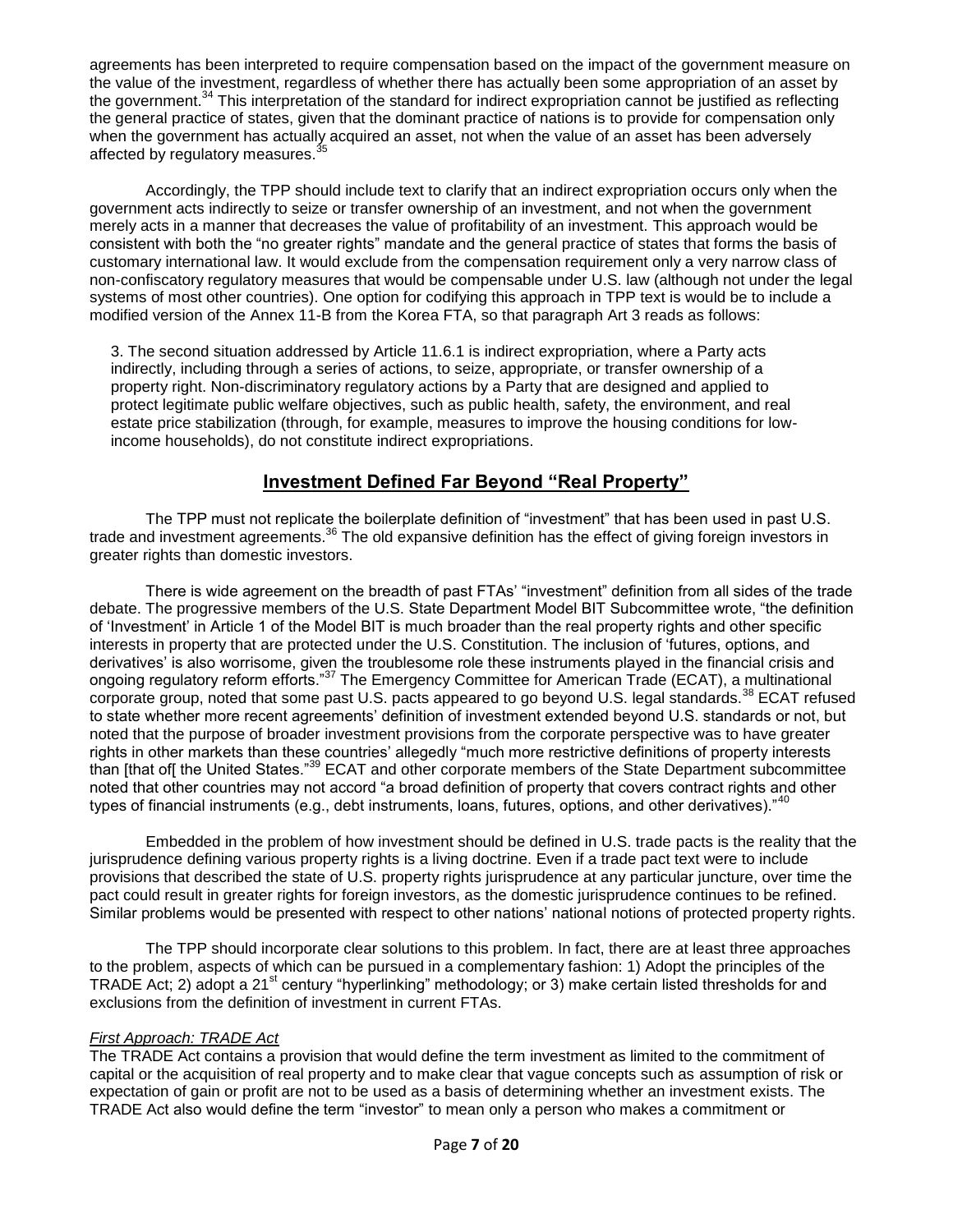acquisition described above. The goal of this provision is to root the definition of investment in trade agreements in the context of U.S. legal standards. Given the investment rules contemplated in the TRADE Act would not include investor-state enforcement, the definition of investment above would avoid the prospect of foreign investors obtaining greater rights than domestic investors in the context of indirect expropriation claims over forms of investment not subject to such compensation in U.S. domestic law. Such a definition would deliver on the stated goal of the inclusion of investment provisions in trade agreements without creating the policy and political problems that have resulted under the past definition.

#### *Second Approach: Hyperlinking*

However, the TRADE Act approach, while clearly an improvement on the past overreaching definition, is static and arguably a U.S.-centric approach. Accordingly, a 21<sup>st</sup> century agreement could address this most modern of problems by adopting a modern approach: "hyperlinking" to domestic legal definitions. That is to say that the definition of investment in a TPP agreement would be based on the domestic law of the host country. Such a new definition of "investment" in the TPP could read:

**"investment** means property, property right or property interest as defined under the applicable law of the respondent state at the time the alleged injury occurred. For greater clarity, in instances where the respondent has substantially changed the definition of property, property rights or property interests from the time that the investment was initially made to the time of the alleged injury, a tribunal will find that the later definition applies, unless the investor can show that the primary motivation for the substantial change was to specifically deprive the investor of rights under this Chapter."

The first sentence reflects a useful insight from the U.S. Supreme Court, which has stated: "Because the Constitution protects rather than creates property interests, the existence of a property interest is determined by reference to 'existing rules or understandings that stem from an independent source such as state law'" (*Phillips v. Wash. Legal Found., 524 U.S. 156, 164 (1998); Bd. Of Regents of State Colleges v. Roth, 408 U.S. 564, 577 (1972)).* Meanwhile, the second sentence of the recommended new definition of investment is a classic antiabuse provision, which would give investors protection if a government were altering legal definitions solely for the purpose of effectuating an "expropriation," for instance.

The first sentence also builds on innovations in the definition of investment in recent U.S. BITs and FTAs, which read:

- "Some forms of debt, such as bonds, debentures, and long-term notes, *are more likely* to have the characteristics of an investment, while other forms of debt, such as claims to payment that are immediately due and result from the sale of goods or services, *are less likely* to have such characteristics." However, much like the language on "rare circumstances" and indirect expropriation noted elsewhere in this packet, the contours of "likelihood" are not defined by this footnote.
- "Whether a particular type of license, authorization, permit, or similar instrument (including a concession, to the extent that it has the nature of such an instrument) has the characteristics of an investment depends *on such factors as the nature and extent of the rights that the holder has under the law of the Party*. Among the licenses, authorizations, permits, and similar instruments that do not have the characteristics of an investment are those *that do not create any rights protected under domestic law*. For greater certainty, the foregoing is without prejudice to whether any asset associated with the license, authorization, permit, or similar instrument has the characteristics of an investment." Unfortunately, the reference to domestic rights is not limited to "property rights," but could be interpreted as "contractual rights." [italics added]

These footnotes are found in CAFTA and the Australia, Colombia, Chile, Korea, Morocco, Oman, Panama, Peru and Singapore FTAs. The provisions seem to attempt to pare back an overreaching definition of investment to prevailing domestic practices.

This is a wise attempt. For instance, there is substantial evidence that the Founding Fathers had a very limited view of the types of property rights that could give rise to compensable taking claims,<sup>41</sup> even though the Supreme Court has expanded this list over the years.<sup>42</sup> At the same time, the Court has noted that "a mere unilateral expectation or an abstract need is not a property interest entitled to protection,"<sup>43</sup> and "business in the sense of the activity of doing business, or the activity of making a profit is not property in the ordinary sense."

However, the footnotes in the past agreements may create more problems than they solve, by attempting to freeze in pseudo-treaty form the moving target of conjunctural domestic legal and political compromises – and to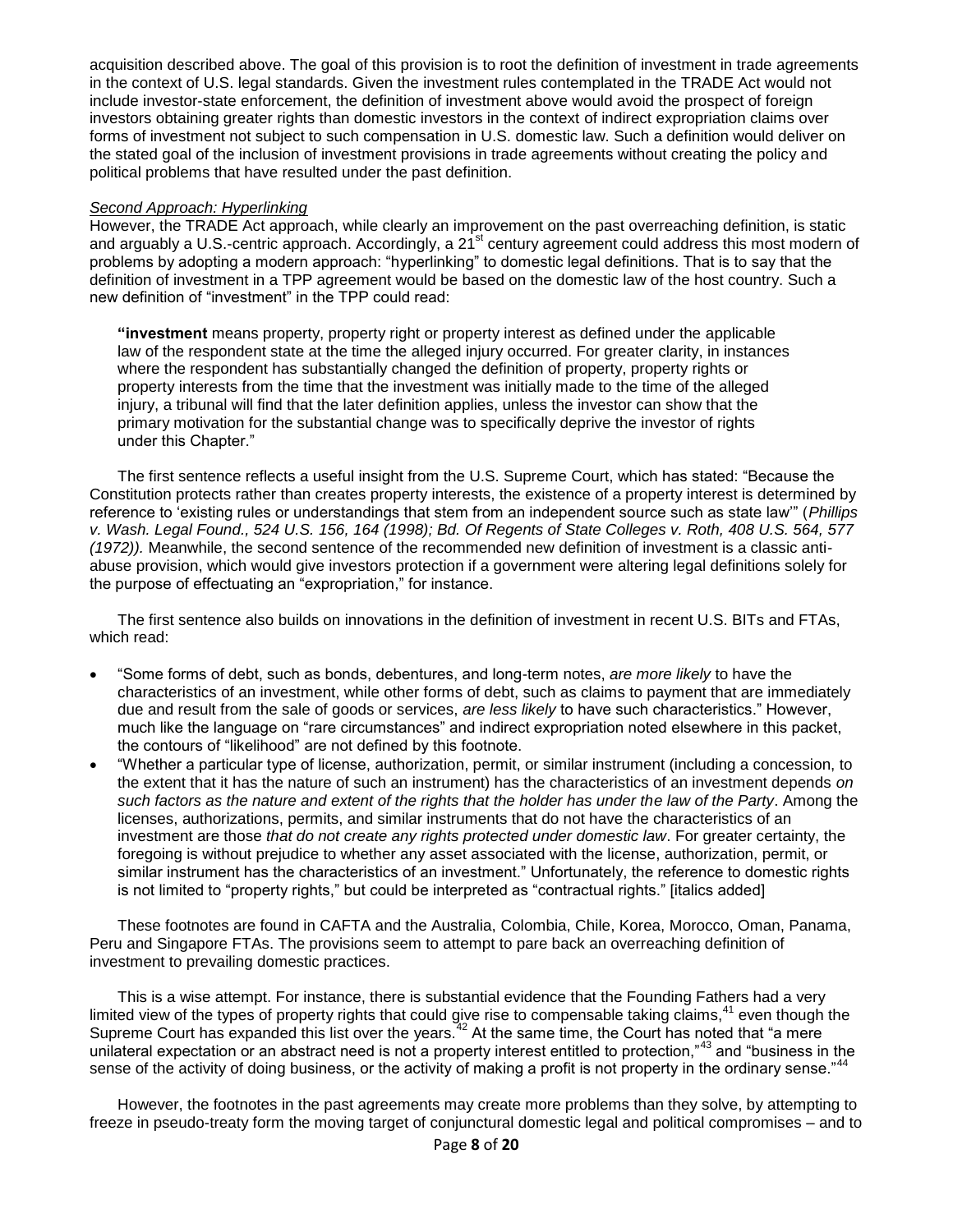do so in an era of conservative judicial opinions. Also, the current prevailing domestic legal standards have vacillated greatly (even in just the U.S. case), between considering the property as the "parcel as a whole" in the *Tahoe* case, to deviations in the *Lucas* case.<sup>45</sup> They have also been roundly rejected by both environmentalists and property rights advocates, who have variously described it as "an unworkable muddle," an incoherent doctrine that go beyond international legal norms,<sup>46</sup> and asked "Of all things made in America, why are we exporting" our current property doctrines?<sup>47</sup>

For this reason, a more lasting fix for the TPP – that will ensure a prompt end to the stale debates of the past – may be to adopt the principles of the TRADE Act by simply "hyperlinking" to the domestic legal standards, as we show above.

#### *Third Approach: Specific Thresholds and Exclusions*

The third approach to fixing the problem of foreign investors having greater rights would be yet more complicated. For instance, U.S. law permits compensation for direct takings of a greater range of property than for indirect taking, for which compensation rights are quite limited. Thus, an approach based on limiting the exemplary list of types of investment could too greatly limit the forms of investment that should be safeguarded against direct expropriation, if the aim is to remove the forms of investment that should not be subject to indirect takings claims. The way around this problem would be to establish two definitions of investment, with the more limited definition applying to those investments subject to indirect expropriation claims.

There are also certain categorical exclusions that should be made. CAFTA and the Chile, Morocco, Singapore and Panama FTAs have provided for investor-state actions against host countries for breaches of "investment agreements."<sup>48</sup> The Korea, Colombia, Oman and Peru FTAs specifically expand the scope to include sensitive subject matter over which countries need to maintain policy space, such as "natural resources that a national authority controls, such as for their exploration, extraction, refining, transportation, distribution, or sale; supply services to the public on behalf of the Party, such as power generation or distribution, water treatment or distribution, or telecommunications; and infrastructure projects, such as the construction of roads, bridges, canals, dams, or pipelines, that are not for the exclusive or predominant use and benefit of the government." Annex 10-H of the Peru FTA goes the furthest of all, subjecting certain so-called "legal stability agreements" between Peru and foreign investors to investor-state arbitration. Such agreements can lock in the tax, labor, exchange rate, transfers and other commercial terms to be accorded to a foreign investor<sup>49</sup> – even when initially made by outgoing governments that have lost re-election.<sup>50</sup>

If the TPP is to provide investors access to any form of international arbitration, expanding the scope of its coverage to such "investment agreements" is inappropriate. Even by the muddled standards of U.S. takings law, the standards for compensable takings for exactions (i.e. conditions placed on development permits) and changes in private contracts with governments are particularly difficult to nail down, and typically subject to judicial balancing tests, in which administrative or legislative prerogatives weigh heavily.<sup>51</sup> Such deference is unlikely to take place in international tribunals, where there is no separation of powers serving as an ultimate check on judicial overreach.

By excluding "investment agreements" from TPP investor-state enforcement, we can avoid a situation where a new government is sued because it seeks to alter the outgoing government's (perhaps ethically compromised) overly generous terms with foreign investors.<sup>52</sup>

#### *Beyond What Is an Investment, What Is an Investor*

Past trade agreements' definition provisions have simply defined an "investor" as a person or legal entity that makes an investment as defined in the pact. However, one of the lessons of the NAFTA investment cases is that this is not sufficient. One obvious threshold that should be included in the definition of "investor" is that person or entity's actual business activities or commitment of capital in the host country (for instance a foreign firm operating in the United States) should be substantial in dollar terms and involve actual substantial business activities.

The *S.D. Myers v. Canada* NAFTA case highlights why such improvements are needed. S.D. Myers was a U.S. corporation dedicated to importing Canadian toxic waste (PCBs) into the United States for processing. It challenged a Canadian ban on toxic exports, claiming that this impaired the firm's Canadian investment. But the U.S. corporation had very limited *investment* in Canada proper. It had obtained some market share for its services in Canada. It presented the tribunal with a Canadian address. But its waste processing facilities and its management were in the United States. Yet, under the old definition of investor,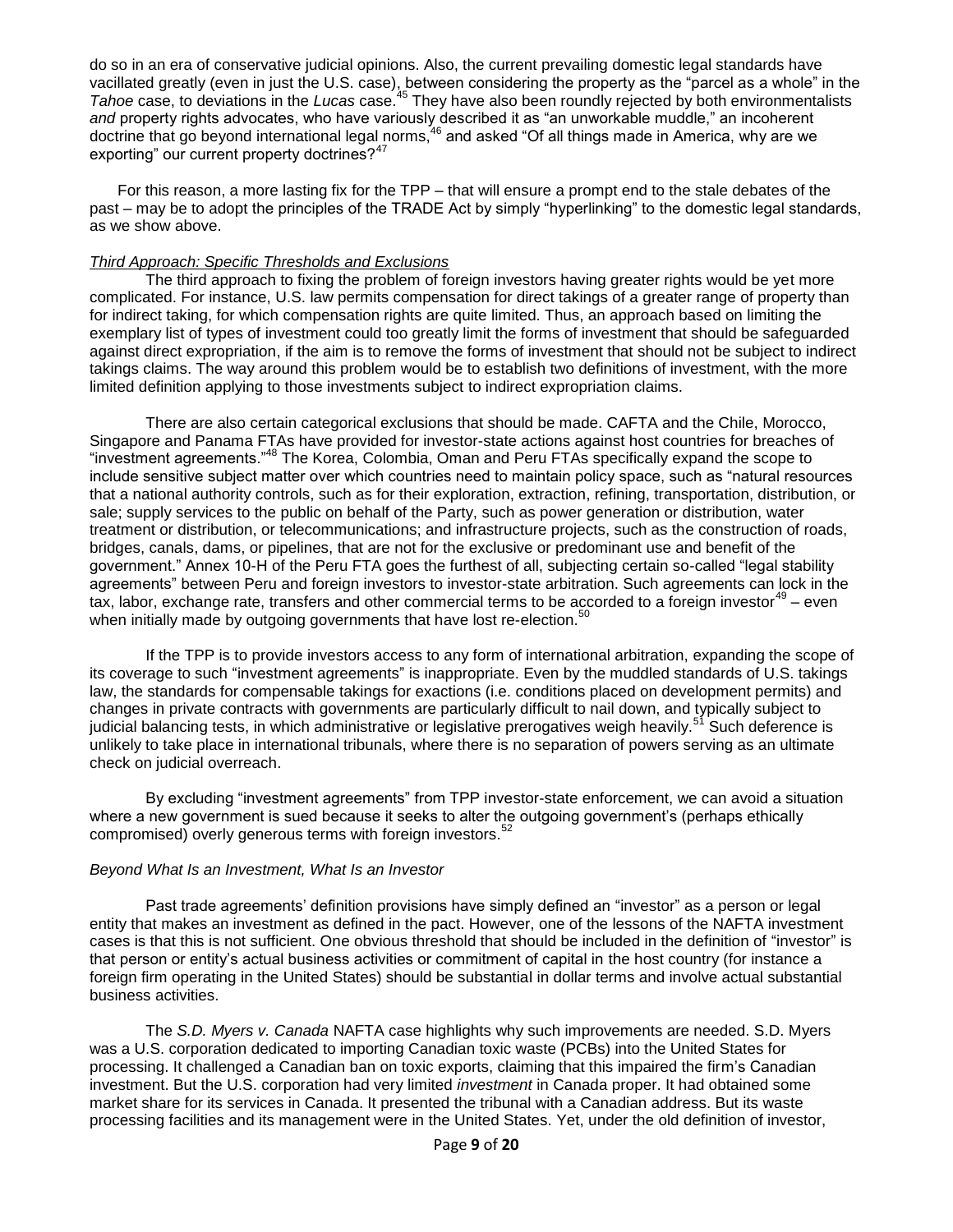Canadian policies were successfully challenged and \$5 million in compensation was paid by the Canadian government to the U.S. firm, even though the U.S. firm had no real investment in Canada! Such an outcome is deeply unfair. One way to avoid this problem is to set a substantial business activities test and an economic threshold within the definition of "investor" within the TPP. This could be accomplished by adding a footnote to the definition of "investment" that reads:

"In order to claim benefits under this Chapter, an investor must have employed natural persons, and made purchases or sales within, the potential respondent Party's territory that are at least 20 percent the annual average per capita employment of natural persons, and purchases or sales of goods or services, realized in its primary market in the six years prior to the alleged injury."<sup>53</sup>

### **Policies to Prevent and Mitigate Financial Crises Threatened**

*Existing U.S. FTAs and BITs undermine global financial stability in numerous ways that threaten the livelihoods of working families in the United States and its trading partners. The financial services chapters of FTAs promote a deregulatory approach that could prevent the use of legitimate policy tools to prevent and mitigate future crises. The TPP needs to be reformed in three key areas that relate to financial stability: 1) restrictions on capital controls and financial speculation taxes; 2) the inclusion of sovereign debt as a "covered investment;" and 3) the prudential measures defense provision.* 

### **Restrictions on Capital Controls and Financial Speculation Taxes**

The "transfers" sections of U.S. FTAs and BITs require governments to permit all transfers relating to a covered investment to be made "freely and without delay into and out of its territory." In effect, these rules promote capital account liberalization between FTA or BIT partners, regardless of the implications for financial stability.<sup>54</sup>

#### **Problems:**

- **Prohibiting capital controls conflicts with contemporary economic thinking.** A February 2010 IMF report found that nations which deployed controls on inflows before the current crisis were among the least hard hit. The IMF concluded that capital controls are a legitimate policy tool for preventing and mitigating crises, a view echoed by the Asian Development Bank and United Nations. IMF, World Bank, and Cornell University research over a longer timeline has found no correlation between capital account liberalization and economic growth in developing countries.<sup>55</sup>
- **Such provisions are inconsistent with other treaties.** The IMF has long argued for safeguard measures to allow capital controls on inflows or outflows to prevent or mitigate crisis. Recent UN research shows the trade and investment agreements of virtually every other major capital exporter include such a safeguard.<sup>56</sup>
- **Existing rules could prohibit financial speculation taxes.** There is growing momentum in the United States and around the world behind proposals to apply small transactions taxes on stock, derivatives, currency, and other financial instruments as a way to curb speculation and generate revenue for jobs and other urgent needs. Under existing FTAs, foreign investors could argue that such taxes violate their right to transfer investments "freely and without delay." (Indeed, the European Commission has noted this conflict.) <sup>57</sup> And while some FTAs carve out many types of taxation from expropriation obligations, they do not explicitly exempt them from transfers provisions.<sup>58</sup>
- **Special exceptions in some U.S. agreements are inadequate.** The U.S.-Peru FTA Annex 10-E, limits damages arising from certain restrictive measures on capital inflows to the reduction in value of the transfers. In addition, there is an extended "cooling off" period before investors may file claims. While a step in the right direction, these provisions still place undue restrictions on the authority to use capital controls. The Korea FTA has various specific exceptions related to capital controls. But, at best, these provide policy space for certain existing capital controls, not new ones, or significant modifications of existing ones.

### **Sovereign Debt**

Many governments enter a financial crisis with high debt levels. Still more borrow on bond markets for bailouts or stimulus programs and then experience slow growth and low tax revenues that push them to the brink of default. The U.S. government has long advocated sovereign debt restructuring as an alternative to IMF- or U.S. taxpayer-financed bailouts.

#### **Problems:\***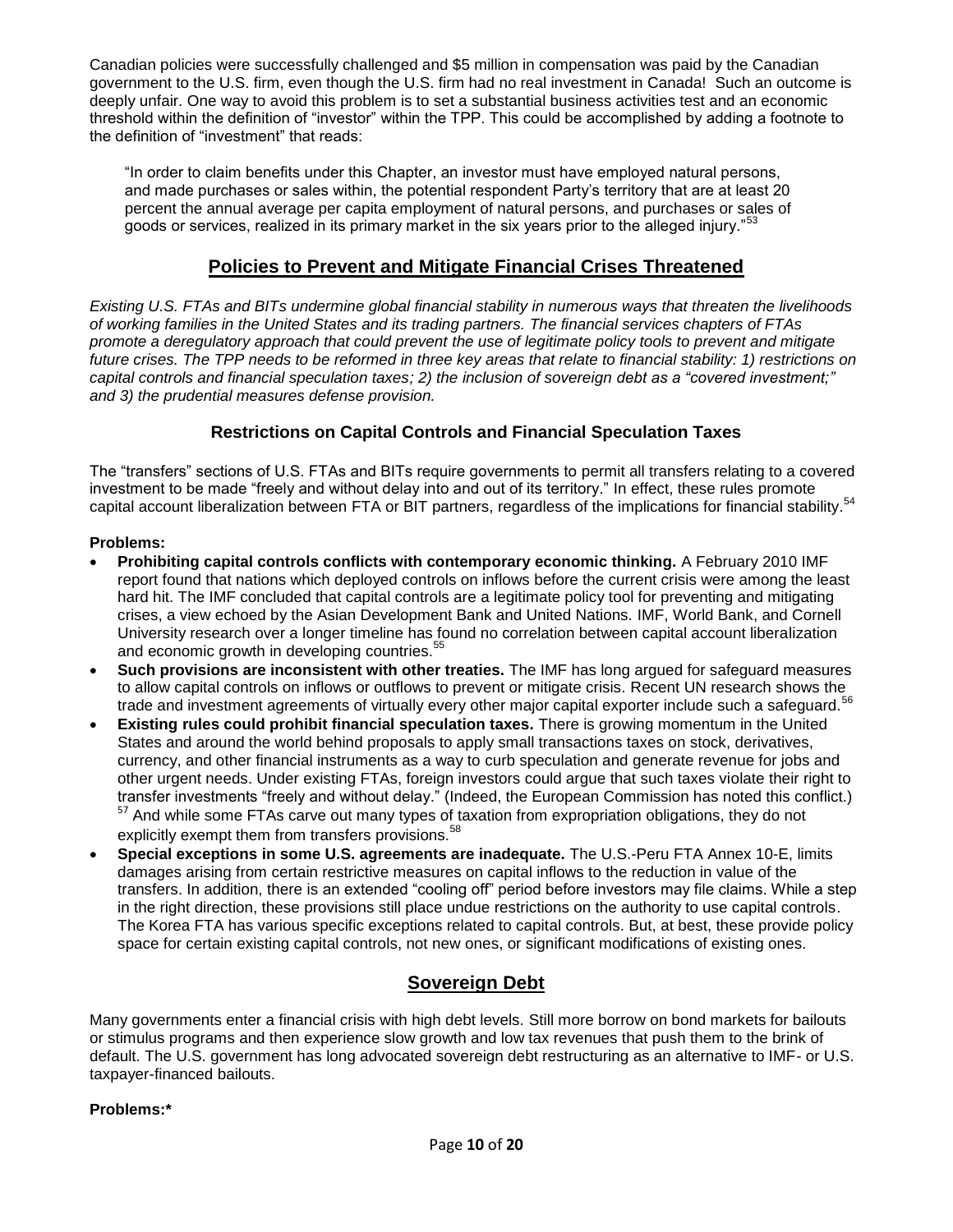- **Recent U.S. trade and investment agreements treat sovereign debt as an "investment" and therefore may restrict governments' ability to restructure debt and recover from crises.** Restructuring, by definition, reduces the value of a sovereign bond and can thus be seen as a violation of not only the transfers provisions, but also of "fair and equitable treatment" and "expropriation." By filing investor-state claims under FTAs or BITs, bondholders can circumvent official restructuring processes. For example, Italian bondholders sued Argentina to recoup the full value of their original bonds.
- **Special exceptions in some U.S. agreements are inadequate**. Some recent deals include annexes that do not permit debt-related claims during a restructuring unless the measures violate national treatment or most favored nation provisions. However, a nation in crisis may be justified in giving domestic bondholders priority to protect the banking system or ensure fulfillment of wage and pension commitments.

**Both the capital control and sovereign debt provisions in U.S. FTAs and BITs threaten livelihoods in trading partner nations – and in the United States.** As we have learned from the contagious meltdowns in Iceland, Greece, and this country, global financial markets are extremely integrated. Thus, working families are made vulnerable when governments anywhere lack the tools they need to prevent and mitigate crisis. For instance, the European debt crisis has devastated an important U.S. export market (as did the 1997 Asian financial crisis) – at great cost to American jobs. U.S. foreign investors also face risks. Uncontrolled massive capital flight often leads to significant currency depreciations, which reduce the value of U.S. investors' revenues in the host country and increase the cost of any imported inputs. The impact on our trading partners can be even graver, as a crisis can set back a nation's financial system and halt growth, employment, and poverty reduction for years to come.

#### **Recommendations:**

The TPP should not restrict a government's authority to use capital controls and restructure sovereign debt to prevent and mitigate financial crisis. At a minimum, the TPP should be changed to:

- 1. allow a government to restrict a transfer through the equitable, non-discriminatory, and good faith application of its laws related to macroeconomic, monetary, or exchange rate policy.
- 2. establish safeguard mechanisms for financial crises that are not subject to investor-state dispute settlement. At most, the provisions should be subject to state-to-state dispute settlement and even then such procedures should only be available after a consultation process.
- 3. exclude short-term investment ("hot money") and sovereign debt from the definition of investment.

### **Prudential Measures**

Most U.S. trade and investment agreements have provisions or whole chapters related to financial services. They typically contain language that appears designed to protect a government's authority to enact "prudential measures" to ensure the stability of their financial system. For example, the Korea FTA has a provision that reads:

…a Party shall not be prevented from adopting or maintaining measures for prudential reasons, including for the protection of investors, depositors, policy holders, or persons to whom a fiduciary duty is owed by a financial institution or cross-border financial service supplier, or to ensure the integrity and stability of the financial system. Where such measures do not conform with the provisions of this Agreement referred to in this paragraph, they shall not be used as a means of avoiding the Party's commitments or obligations under such provisions.

The second sentence of that provision is unclear and could be interpreted in a manner that would undermine the overall prudential exception. It's worth noting that this potentially "self-canceling" sentence is absent from an otherwise similar section of North American Free Trade Agreement (Article 1410.1). Yet even the NAFTA provision has been interpreted as permitting tribunals to review financial measures to determine whether they are "reasonable" or "arbitrary."<sup>59</sup>

This provision should be strengthened in the TPP to provide a more meaningful safeguard for financial stability measures. This could be done by making it self-judging, as was successfully pushed for by U.S. House of Representatives Ways & Means Committee Democrats in the U.S.-Peru FTA's essential security defense mechanism.<sup>60</sup> Alternatively, the prudential measures defense language could be altered to shift the burden of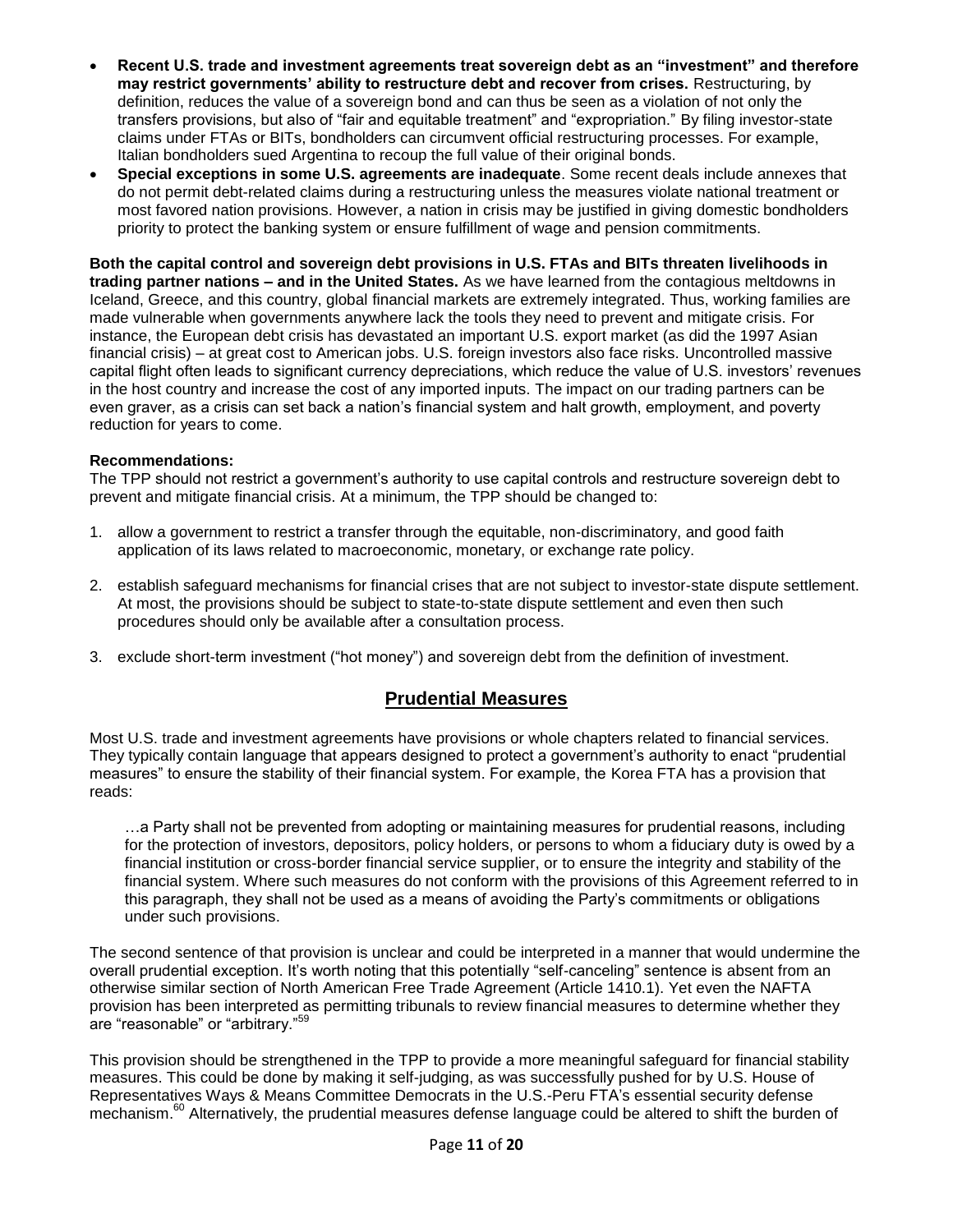proof, along the lines of the following language:

… a Member shall not be prevented from adopting or maintaining measures relating to financial services it employs for prudential reasons, including for the protection of consumers, investors, depositors, policy holders, or persons to whom a fiduciary duty is owed by a financial services supplier, or to ensure the integrity and stability of the financial system. For greater certainty, if a Party invokes this provision in the context of consultations or an arbitral proceeding initiated under the Dispute Settlement Understanding, the exception shall apply unless the Party initiating a dispute can demonstrate that the measure is not intended to protect consumers, investors, depositors, policy holders, or persons to whom a fiduciary duty is owed by a financial services supplier, or is not intended to ensure the integrity and stability of the financial system.

### **General Exception for Environmental and Labor Protections**

*The TPP needs an across the board exception for health, safety and environmental measures to allow the governments to protect people and environment. Without a general exception for health, safety and environmental measures in trade deals, public interest laws are vulnerable to challenges.*

U.S. trade agreements currently have a patchwork of exceptions for public interest laws. For instance, in Article 8 of the Model BIT regarding performance requirements, there is an exception for measures necessary to protect human, animal, or plant life or health, or related to the conservation of living or non-living exhaustible natural resources (Article 8.3). While this exception is no doubt important in this particular context, an exception for these measures should be designed to apply to the whole agreement. The fact that the exception only applies to performance requirements leads the FTA or BIT interpreter to question whether the drafters intended to have provisions in other areas of the agreement always trump public interest laws.

The omission of a general exception introduces a high level of uncertainty regarding the legality of measures adopted by governments to protect their people and environment from threats to people or the environment. It becomes a matter of interpretation where one tribunal could decide one way, and another decide a different way, and no decision sets an official precedent for future decisions. Consequently, there is no certainty that an investment tribunal will interpret the substantive rules in a way that provides sufficient flexibility to safeguard the regulatory needs of the host government. This uncertainty reduces the ability of the government to effectively respond to risks. A general exceptions clause would make explicit what may be implicit, thereby providing guidance to tribunals as well as certainty to the law in a critical area of public policy.

The General Agreement on Tariffs and Trade (GATT), contains general exceptions in Article XX for measures necessary for the protection of human, animal or plant life or health, or that relate to the conservation of exhaustible natural resources, provided that such measures are not applied in a manner which would constitute a means of arbitrary or unjustifiable discrimination between countries where the same conditions prevail, or a disguised restriction on international trade. These exceptions have helped the United States defend measures to protect the environment and natural resources, for instance, in the *US-Shrimp Turtle* case. The US-Peru Free Trade Agreement included general exceptions for laws to protect human, animal, or plant health or life modeled after the GATT's general exceptions.

However, Peru's general exception for health, safety, and environmental measures only applies to Chapters 2-7 and 11, 14, and 15. It does not apply to the investment chapter, Chapter 10.

In addition, in the Peru FTA, the burden of proof remains on the governments to prove that their public interest laws are legitimate environmental laws and not discriminatory, rather than on the investors. Only in the FTA's general exception for essential security (added thanks to the hard work of the Ways & Means Committee in 2007) does the text state that "For greater certainty, if a Party invokes Article 22.2 in an arbitral proceeding initiated under Chapter Ten (Investment) or Chapter Twenty-One (Dispute Settlement), the tribunal or panel hearing the matter shall find that the exception applies." In other words, it is automatically ensured that a challenge to a law protecting a country's essential security will be dismissed. It would be extremely beneficial to extend such certainty to the realm of health, safety, and environment. If however, a form of proof is required, the burden should fall on the investor bringing the suit to show that a public interest law is discriminatory in nature.

The TPP should include a general exception for health, safety, and environmental measures that applies to the entire agreement, and that shifts the burden of proof for defending their public interest laws away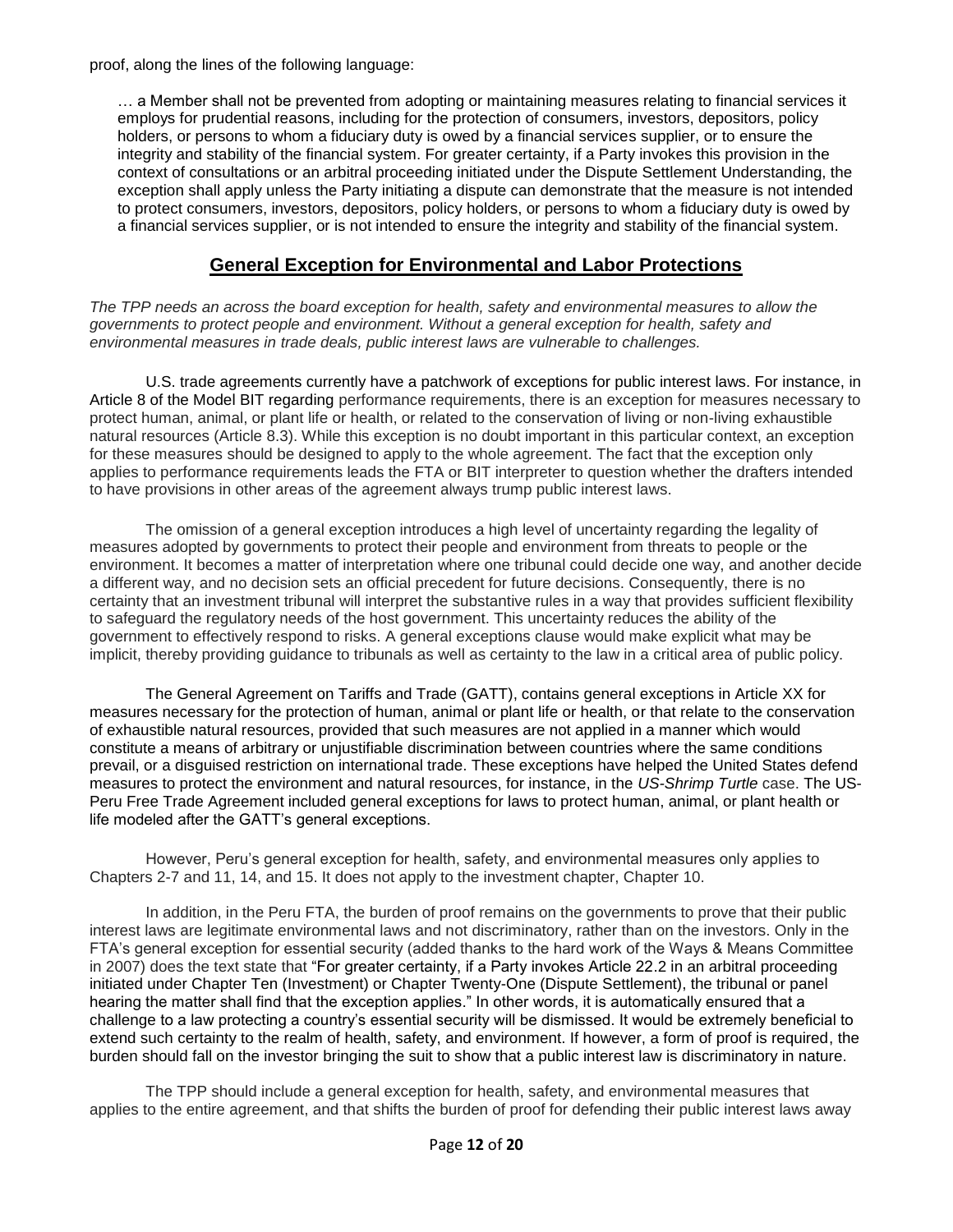from governments. The TPP should combine Peru FTA's essential security provision with the general public interest exception in the TRADE Act, which states that future trade deals shall:

(A) include an essential security exception that permits a country that is a party to the trade agreement to apply measures that the country considers necessary for the maintenance or restoration of international peace or security, or the protection of its own essential security interests, including with respect to infrastructure, services, manufacturing, and other sectors;

(B) explicitly state that if a country invokes the essential security exception in a dispute settlement proceeding relating to any matter other than compliance with the agreement's worker rights, environment, human rights, health, or safety provisions, the dispute settlement body hearing the matter shall find that the exception applies;

(C) include a provision that gives priority to the implementation of bilateral or multilateral agreements relating to public health, human and labor rights, the environment, or other public interest goals in the event of any inconsistency between the trade agreement and such bilateral or multilateral agreement; and (D) include in its list of general exceptions the following language: Notwithstanding any other provision of this agreement, a provision of law that is nondiscriminatory on its face and relates to domestic health, consumer safety, the environment, labor rights, worker health and safety, economic equity, consumer access, the provision of goods or services, or investment, shall not be subject to challenge under the dispute resolution mechanism established under this agreement, unless the primary purpose of the law is to discriminate with respect to market access.

## **A Massive Subsidiary Loophole**

The "Denial of Benefits" language in FTAs and BITs delineates certain circumstances under which governments may deny FTA or BIT rights to investors that otherwise meet the definition of an "investor" having an "investment." The language is ostensibly aimed at giving governments certain tools to limit investor abuse of these rights. **But despite (or arguably, because of) their "Denial of Benefits" provisions, existing U.S. FTAs and BITs allow investors from countries that are not signatories to the agreement – as well as subsidiaries of U.S. corporations operating in trade partner countries – to enjoy the new rights and protections provided in the pacts.** The past language thus allows such entities to, for example, take advantage of the FTA/BIT rights to skirt U.S. courts and law and launch investor-state challenges against U.S. laws and regulations in World Bank and United Nations tribunals using FTA or BIT law… without giving governments adequate means to deter abuse of such provisions. Diverse commentators on all sides of the trade debate have noted this feature of recent FTAs and BITS.<sup>61</sup> This must be remedied in the TPP.

The relevant language included in the U.S.-Korea FTAs is:

"1. A Party may deny the benefits of this Chapter to an investor of the other Party that is an enterprise of such other Party and to investments of that investor if persons of a non-Party own or control the enterprise and the denying Party:

(a) does not maintain normal economic relations with the non-Party; or

(b) adopts or maintains measures with respect to the non-Party or a person of the non-Party that prohibit transactions with the enterprise or that would be violated or circumvented if the benefits of this Chapter were accorded to the enterprise or to its investments.

2. A Party may deny the benefits of this Chapter to an investor of the other Party that is an enterprise of such other Party and to investments of that investor *if the enterprise has no substantial business activities in the territory of the other Party and persons of a non-Party, or of the denying Party, own or control the enterprise*. If, before denying the benefits of this Chapter, the denying Party knows that the enterprise has no substantial business activities in the territory of the other Party and that persons of a non-Party, or of the denying Party, own or control the enterprise, the denying Party shall, to the extent practicable, notify the other Party before denying the benefits. If the denying Party provides such notice, it shall consult with the other Party at the other Party's request." [italics added]

A wide range of investor-state tribunals – including some issuing rulings about other countries' BITs which have nearly identical "denial of benefits" clauses to recent U.S. FTAs – have issued extremely troubling rulings on the matter. These tribunals have allowed unfair "nationality-shopping" practices.<sup>62</sup> ("Nationality shopping" describes the process whereby companies re-incorporate abroad, or incorporate subsidiaries abroad, with the primary or partial motivation of taking advantage of special tax, regulatory or investment treatment.)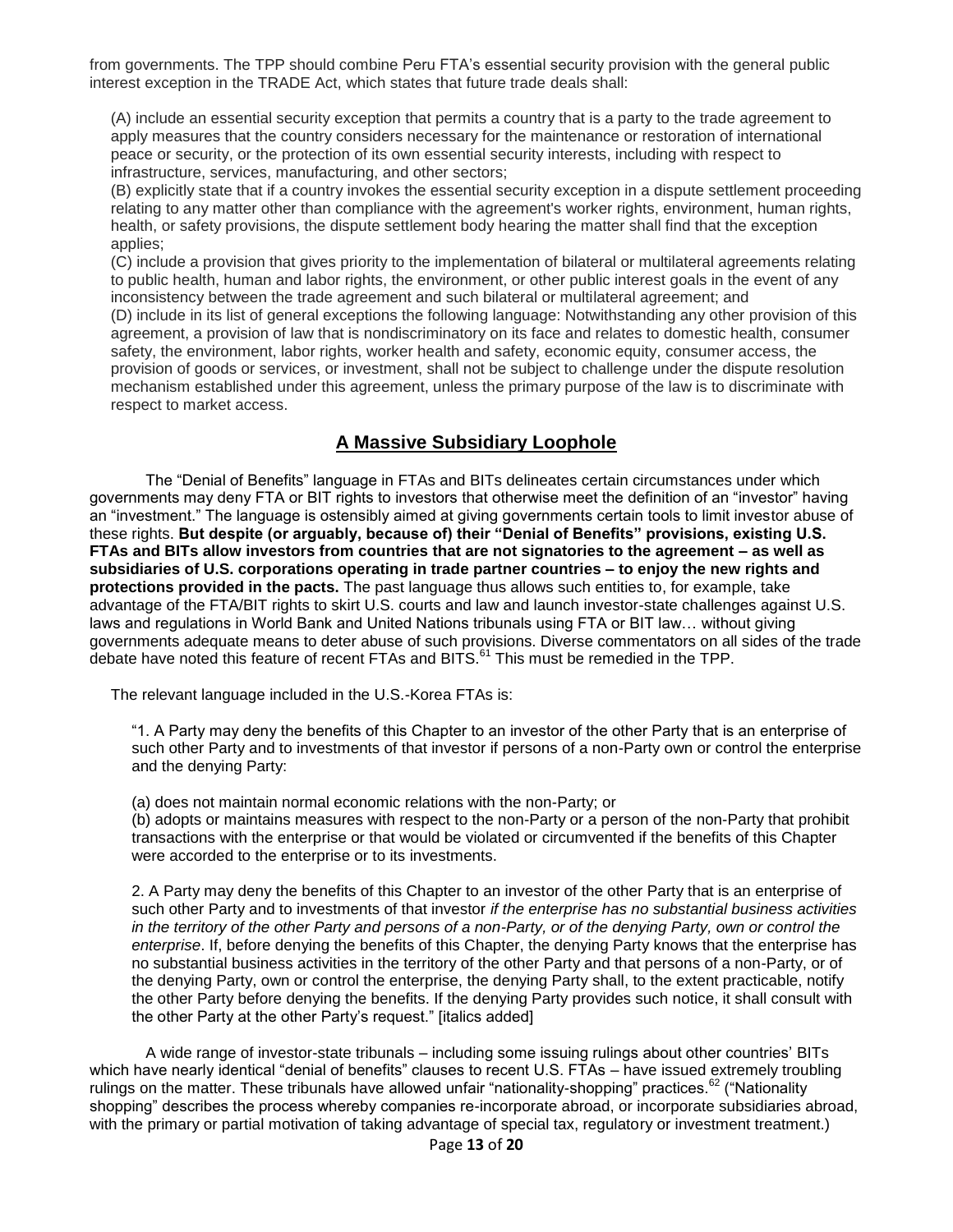The TPP should more fairly and definitively deal with that most 21<sup>st</sup> century of issues: how to deal with complex international corporate structures<sup>63</sup> in a way that encourages sustainable investment flows, and discourages "free riding" and "treaty shopping" on the part of multinational corporations. Multinationals often incorporate subsidiaries in diverse jurisdictions so as to minimize exposure to their home country's tax and regulatory jurisdiction; it would be fundamentally unfair to then reward them by maximizing the investment protection they can derive from the practice. Moreover, in at least one case under CAFTA, a Canadian firm that would not have had standing under CAFTA, Pacific Rim Mining Corp., reincorporated in the United States shortly before filing a CAFTA investor-state case against El Salvador.

The TPP needs to resolve several problems:

- 1. How to define "substantial business activities" so that they have a real-world, economic basis, rather than merely reflecting legal artifices, and also eliminate the current wide discretion provided tribunals;
- 2. How to define the relevant duration of these "substantial business activities", so as to avoid opportunistic "nationality planning" (for instance re-incorporations aimed at newly obtaining standing) in the lead-up to initiation of arbitral proceedings;
- 3. How to ensure that potential claimants have substantial business activities in the specific home and host countries they are claiming in their "Notice Of Intent", rather than in other countries that are party to the agreement but are not cited in the "Notice of Intent";
- 4. How to ensure that nationals of a given country are not challenging their own country's regulations using offshore subsidiaries and the TPP;
- 5. How and when is an agreement's "denial of benefits" clause triggered. Investor-state arbitral tribunals have ruled that a government must affirmatively invoke the denial of benefits provisions. In the *Plama v. Bulgaria*  case under the Energy Charter Treaty, for instance, a tribunal ruled that governments must invoke denial of benefits before the investor even makes the investment. The tribunal noted that, if the negotiating governments wanted to allow for a later invocation of denial of benefits, they could have drawn from the precedent of other pacts. They cited NAFTA, which allows for a consultation period before denial of benefits, apparently even after the investment is made; and the ASEAN services agreement, which states simply that "the benefits of this Framework Agreement shall be denied to" shell corporations (using the definition from the Korea FTA above). Given that the issues surrounding ownership and control by shell companies are so complicated, it would behoove negotiators to come up with a better formulation. Host governments may not know who ultimately controls a shell corporation; a key advantage to international arbitration from a public policy perspective is that a tribunal (rather than the respondent government) could help the parties figure out who controls the investor;
- 6. What binding guidance is required in the TPP to give arbitral panels direction on when and how deeply to "pierce the corporate veil" to determine ultimate beneficial ownership; and
- 7. How to allocate the burden of proof on these matters. In other words, is it the government or the investor who has to show that "substantial business activities" are being conducted in the country of incorporation?

Leaving aside the paragraph in U.S. FTAs dealing with non-recognition of countries like Cuba,<sup>65</sup> the TPP "Denial of Benefits" Article could read as in the left column of the table below, with commentary in the right column:

| <b>PROPOSED NEW LANGUAGE FOR TPP</b>                                                                                                                                                                                                                                                                              | <b>EXPLANATION</b>                                                                                                                                                                                                                                                                                                                                               |
|-------------------------------------------------------------------------------------------------------------------------------------------------------------------------------------------------------------------------------------------------------------------------------------------------------------------|------------------------------------------------------------------------------------------------------------------------------------------------------------------------------------------------------------------------------------------------------------------------------------------------------------------------------------------------------------------|
| 2. Under this Article, the investor rights provided by this<br>chapter shall apply with respect to an investor of a single<br>home Party in regards to their investment in a single host<br>Party. The benefits of this Chapter shall be denied to an<br>investor of the home Party that is an enterprise of such | This provision would ensure that, for instance, a U.S.<br>subsidiary established in Vietnam (ie. "home Party") would<br>be denied benefits of the agreement vis a vis its<br>investments in the United States (ie. "host Party").                                                                                                                                |
| home Party and to investments of that investor if the<br>enterprise has no substantial business activities in the<br>territory of the home Party, or persons of a non-Party, or of<br>the host Party, are its beneficial owners.                                                                                  | The passage "The benefits of this Chapter shall be denied<br>to an investor" copies the ASEAN Framework<br>Agreement on Services, which makes inherent sense,<br>given that the TPP is partially aimed at deepening ties<br>between the U.S. and Asian countries. <sup>66</sup>                                                                                  |
|                                                                                                                                                                                                                                                                                                                   | This language also eliminates the ambiguity that may<br>arise as to whether a potential respondent government<br>has to affirmatively take action to deny benefits. In fact,<br>the tribunal in Hulley Enterprises v. Russia explicitly<br>stated that the parties to the Energy Charter Treaty would<br>have had to include such language if they wanted denial |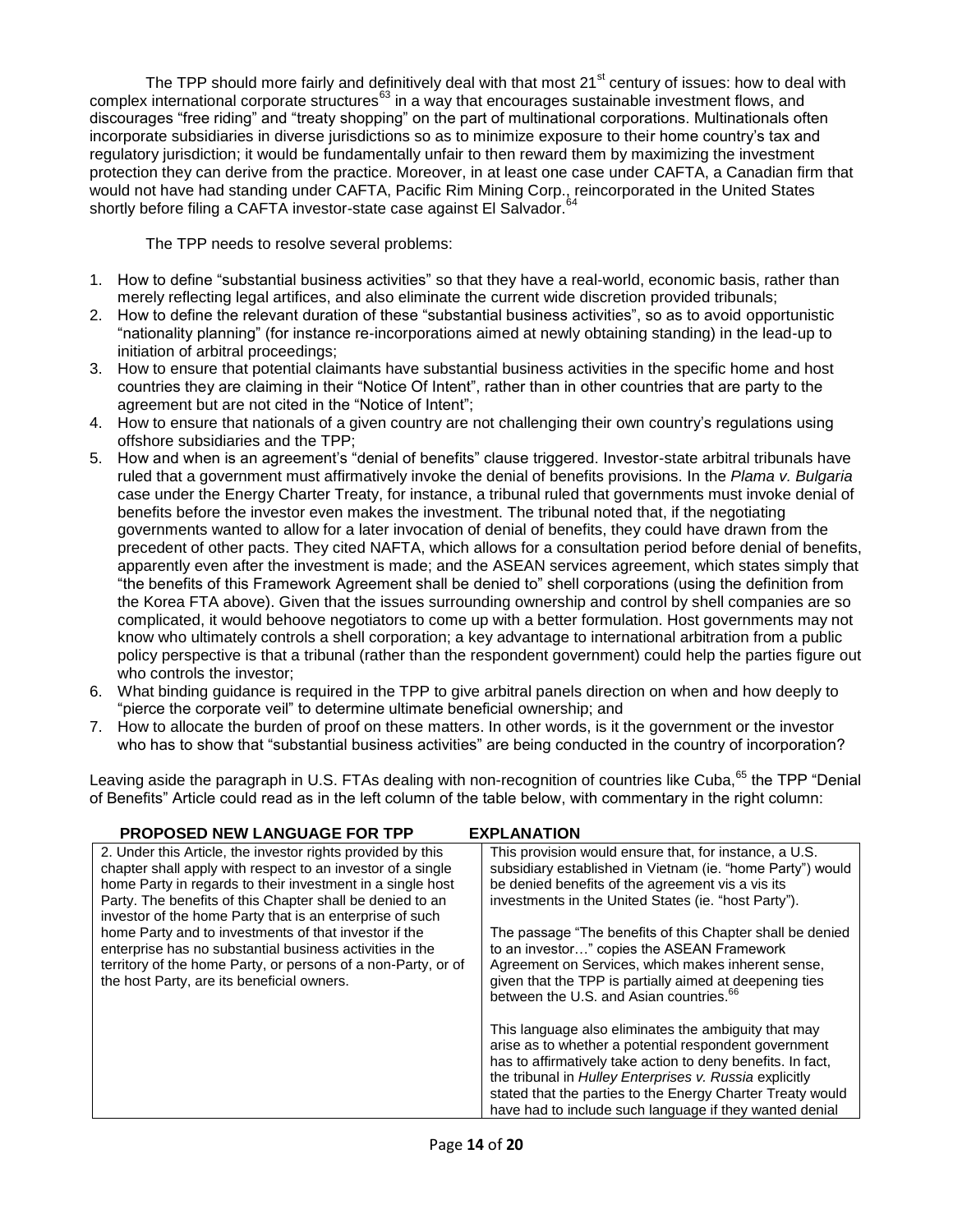|                                                                                                                                                                                                                                                                                                                                                                                                                                                                                                                                        | of benefits to be self-invoking. <sup>67</sup>                                                                                                                                                                                                                                                                                                                                                                                                                                                                                                                                                                                                                                                           |
|----------------------------------------------------------------------------------------------------------------------------------------------------------------------------------------------------------------------------------------------------------------------------------------------------------------------------------------------------------------------------------------------------------------------------------------------------------------------------------------------------------------------------------------|----------------------------------------------------------------------------------------------------------------------------------------------------------------------------------------------------------------------------------------------------------------------------------------------------------------------------------------------------------------------------------------------------------------------------------------------------------------------------------------------------------------------------------------------------------------------------------------------------------------------------------------------------------------------------------------------------------|
|                                                                                                                                                                                                                                                                                                                                                                                                                                                                                                                                        | Finally, an investor will be denied benefits of the<br>agreement if it has "no substantial business activities" in<br>the country of incorporation (a standard defined more<br>explicitly below), or if Chinese or U.S. subsidiaries are<br>claiming "Vietnamese" nationality to challenge U.S.<br>regulations.                                                                                                                                                                                                                                                                                                                                                                                          |
| (a) For the purposes of this Article, "substantial business<br>activities" means average per capita employment of natural<br>persons, and purchases or sales of goods or services, in<br>the territory of the home Party that is at least 20 percent the<br>annual average per capita employment of natural persons,<br>and purchases or sales of goods or services, realized in its<br>primary market (which may be either the host Party, home<br>Party, or non-Party), in the six years prior to the date of the<br>alleged injury. | Subparagraphs a and b establish several economic, real-<br>world thresholds for the definition of "substantial business"<br>activities."                                                                                                                                                                                                                                                                                                                                                                                                                                                                                                                                                                 |
|                                                                                                                                                                                                                                                                                                                                                                                                                                                                                                                                        | These tighter definitions address the problem from the<br>AMTO v. Ukraine case, where the presence of two<br>employees and a small paper trail in Latvia was seen as<br>evidence of "substantial business activities" in the claimed<br>home Party. <sup>68</sup>                                                                                                                                                                                                                                                                                                                                                                                                                                        |
| (b) An investor shall be considered to be of the host Party<br>and not of the home Party if, in the six years prior to the<br>date of the alleged injury, it has, on an annual average,<br>purchasing power parity-adjusted basis, conducted greater<br>purchases or sales of goods or services in the territory of<br>the host Party than in the territory of the home Party.                                                                                                                                                         | The thresholds consider either purchases or sales,<br>recognizing that many investors may not make wholesale<br>or retail sales. For such firms, a purchase-based threshold<br>of goods and services may be more appropriate.                                                                                                                                                                                                                                                                                                                                                                                                                                                                            |
|                                                                                                                                                                                                                                                                                                                                                                                                                                                                                                                                        | Subparagraph (a) addresses the problem of a Chinese<br>investor using a Vietnamese subsidiary to attack U.S.<br>regulations related to their U.S. investments. It is only a<br>de minimis threshold of purchases or sales in the home<br>Party, so as to not overly interfere with business<br>prerogatives: an investor could still do the vast majority of<br>its operations in third Party markets and still be<br>considered as originating in the home Party if it had<br>complied with relevant home country requirements.                                                                                                                                                                         |
|                                                                                                                                                                                                                                                                                                                                                                                                                                                                                                                                        | Subparagraph (b) addresses the problem of an investor<br>whose primary market is the U.S. using a Vietnamese<br>subsidiary to attack U.S. regulations related to their U.S.<br>investments. It establishes a higher threshold for defining<br>whether an investor is suing what should effectively be<br>considered its own government, since the abuse more<br>clearly cuts against the purpose of BITS: there must be<br>greater purchases or sales in the home Party than in the<br>host Party.                                                                                                                                                                                                       |
|                                                                                                                                                                                                                                                                                                                                                                                                                                                                                                                                        | In both cases, the TPP could adopt the six year<br>requirement referenced by tribunalists Daniel Price and<br>Piero Bernardini from the Tokios Tokelés case, which<br>thought that an enterprise incorporation six years prior to<br>the attempt to access investor-state arbitration was<br>evidence that the corporation was not engaging in "an<br>abuse of legal personality." <sup>69</sup>                                                                                                                                                                                                                                                                                                         |
| (c) The existence of "substantial business activities" in a<br>Party that is neither the home Party nor host Party shall not<br>constitute "substantial business activities" for the purposes<br>of this Article. For the purposes of determining beneficial<br>ownership, "non-Party" includes Parties that are neither the<br>home Party nor the host Party.                                                                                                                                                                         | This contains a method for guarding against aggressive<br>"nationality planning" in larger regional or plurilateral<br>agreements, like the TPP. So, if a tribunal denied benefits<br>to a Vietnamese investor in a challenge to U.S.<br>regulations because the investor was not controlled by<br>Vietnamese persons (or had no substantial business<br>activities in Vietnam), then the fact that the investor was<br>controlled instead by Australians (or had substantial<br>business activities in Australia) would not function to<br>reestablish standing even though Australia is also party<br>to the TPP. (As noted above, this has been a problem in<br>various Energy Charter Treaty cases.) |
| (d) The term "beneficial owner" means all natural or juridical                                                                                                                                                                                                                                                                                                                                                                                                                                                                         | Several things are worth noting about these provisions.                                                                                                                                                                                                                                                                                                                                                                                                                                                                                                                                                                                                                                                  |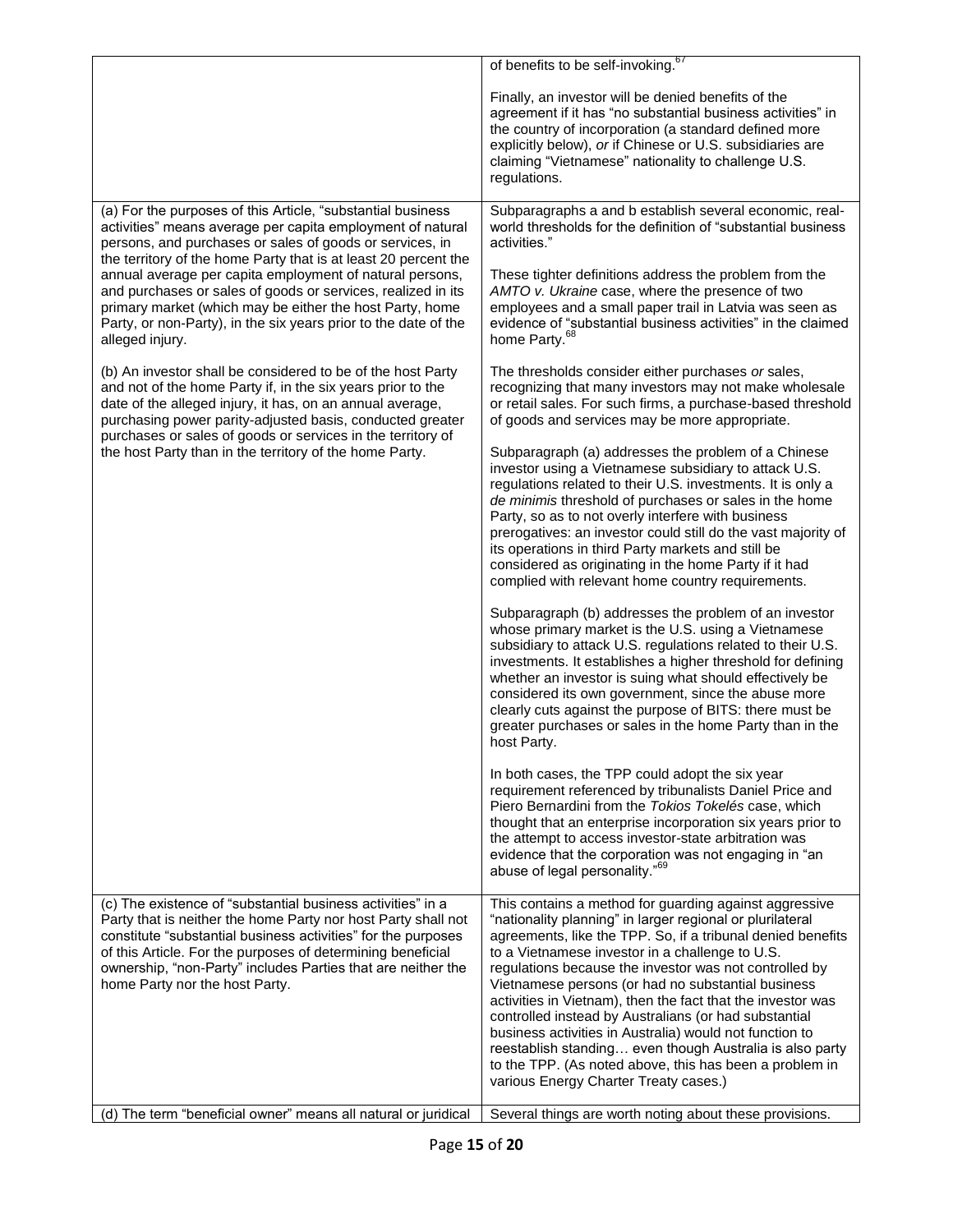| persons who, directly or indirectly, exercise substantial<br>control over the covered investment, or have a substantial<br>interest in or receive substantial economic benefits from the<br>investment, on the date of the alleged injury or the date of<br>consent to arbitration or the date of the Final Award. For<br>greater clarity, an investor must disclose the names and<br>contact information for all of its ultimate beneficial owners in<br>its Notice of Arbitration. | First, an investor must furnish information to the tribunal<br>about all the natural persons who are its beneficial<br>owners, so that the tribunal can make a rebuttable<br>determination about whether denial of benefits is<br>appropriate. Under past BITs, tribunals had to wrestle with<br>whether the government or the investor was tasked with<br>the burden of proving or disproving, for instance, whether<br>an investor was owned or controlled by nationals of the<br>country of incorporation.                                                                                                                                                                                                                                                                                                                                   |
|--------------------------------------------------------------------------------------------------------------------------------------------------------------------------------------------------------------------------------------------------------------------------------------------------------------------------------------------------------------------------------------------------------------------------------------------------------------------------------------|-------------------------------------------------------------------------------------------------------------------------------------------------------------------------------------------------------------------------------------------------------------------------------------------------------------------------------------------------------------------------------------------------------------------------------------------------------------------------------------------------------------------------------------------------------------------------------------------------------------------------------------------------------------------------------------------------------------------------------------------------------------------------------------------------------------------------------------------------|
| (e) Once a tribunal has found a basis for denying benefits<br>under this article, an investor may attempt to prove that this<br>conclusion was wrongly arrived at, by, for instance, proving<br>that beneficial ownership belongs to a natural person of the<br>home Party.                                                                                                                                                                                                          | Subparagraphs a, d and e help make the TPP a 21 <sup>st</sup><br>century trade agreement: the arbitral panels actually help<br>both parties with matters related to the discovery of<br>beneficial ownership. If an investor's beneficial ownership<br>- once established by the arbitral tribunal - would<br>disqualify it from standing under the TPP, the tribunal<br>(rather than the government, which faces asymmetric<br>information problems) can deny the investor benefits.                                                                                                                                                                                                                                                                                                                                                           |
|                                                                                                                                                                                                                                                                                                                                                                                                                                                                                      | Second, the definitions for "beneficial ownership" are<br>based on language on transparency legislation now being<br>discussed in Congress. As noted above, if U.S. or<br>Chinese persons are the ultimate beneficial owners, but<br>are claiming to be "Vietnamese" to challenge U.S.<br>regulations, for instance, those persons will be denied the<br>TPP investor rights. Unlike in past FTAs (which used a<br>mere "own or control" standard), the language referencing<br>"beneficial ownership" requires tribunals to clearly "pierce<br>the veil" all the way through. This codifies the approach<br>taken by Judge Abner Mikva and the panel in Loewen v.<br>U.S. under NAFTA, who pierced the veil through layers of<br>holding companies to establish U.S. beneficial ownership<br>of the erstwhile Canadian investor. <sup>70</sup> |
|                                                                                                                                                                                                                                                                                                                                                                                                                                                                                      | Third, there is a requirement of "continuous nationality"<br>from the date of the alleged injury, all the way through to<br>the final award. This too codifies the Loewen approach, of<br>requiring continuous "home country nationality" is required<br>through the date of the award."                                                                                                                                                                                                                                                                                                                                                                                                                                                                                                                                                        |

To restate, under this new TPP language, there are two ways that a U.S. investor (for example) would be barred from challenging U.S. regulations by (misleadingly) claiming to be "foreign." The first is if the allegedly foreign investor could be shown to be ultimately owned or controlled by U.S. persons (i.e. have U.S. beneficial owners). The second is if the investor has greater business activities in the U.S. than in their allegedly home country. The first is a legal hurdle; the second is an economic hurdle. These are not cumulative hurdles: either can be disqualifying.

Note that a variation of this language could simply be incorporated into the TPP's definition of "investor" and "enterprise" of a Party. The Korea FTA (like other past FTAs) utilizes a sort of two-stage process for determining standing. First, Korean subsidiaries of U.S. and Chinese corporations that go on to invest in the United States are presumed to be "investors" for the sake of the FTA. Second, governments are given an opportunity to "deny benefits" to such investors for the specified set of reasons. While this memo suggests fixes to the "Denial of Benefits phase" (i.e. the back end), a more direct approach might be on the front end: simply incorporate this memo's principles of what constitutes a legitimate investor into the TPP's definition of "investor" or "enterprise."

# **ENDNOTES**

 1 "TPP Framework Endorses Investor-State Rules, Leaves Open Key Issues," *Inside U.S. Trade,* Nov. 17, 2011.

 $^2$  The U.S. has signed BITs with 41 nations: Albania, Argentina, Armenia, Azerbaijan, Bahrain, Bangladesh, Bolivia, Bulgaria, Cameroon, Congo, Democratic Republic Of (Kinshasa), Congo, Republic Of (Brazzaville), Croatia, Czech Republic, Ecuador, Egypt, Estonia, Georgia, Grenada, Honduras, Jamaica, Jordan, Kazakhstan, Kyrgyzstan, Latvia, Lithuania, Moldova, Mongolia, Morocco, Mozambique, Panama,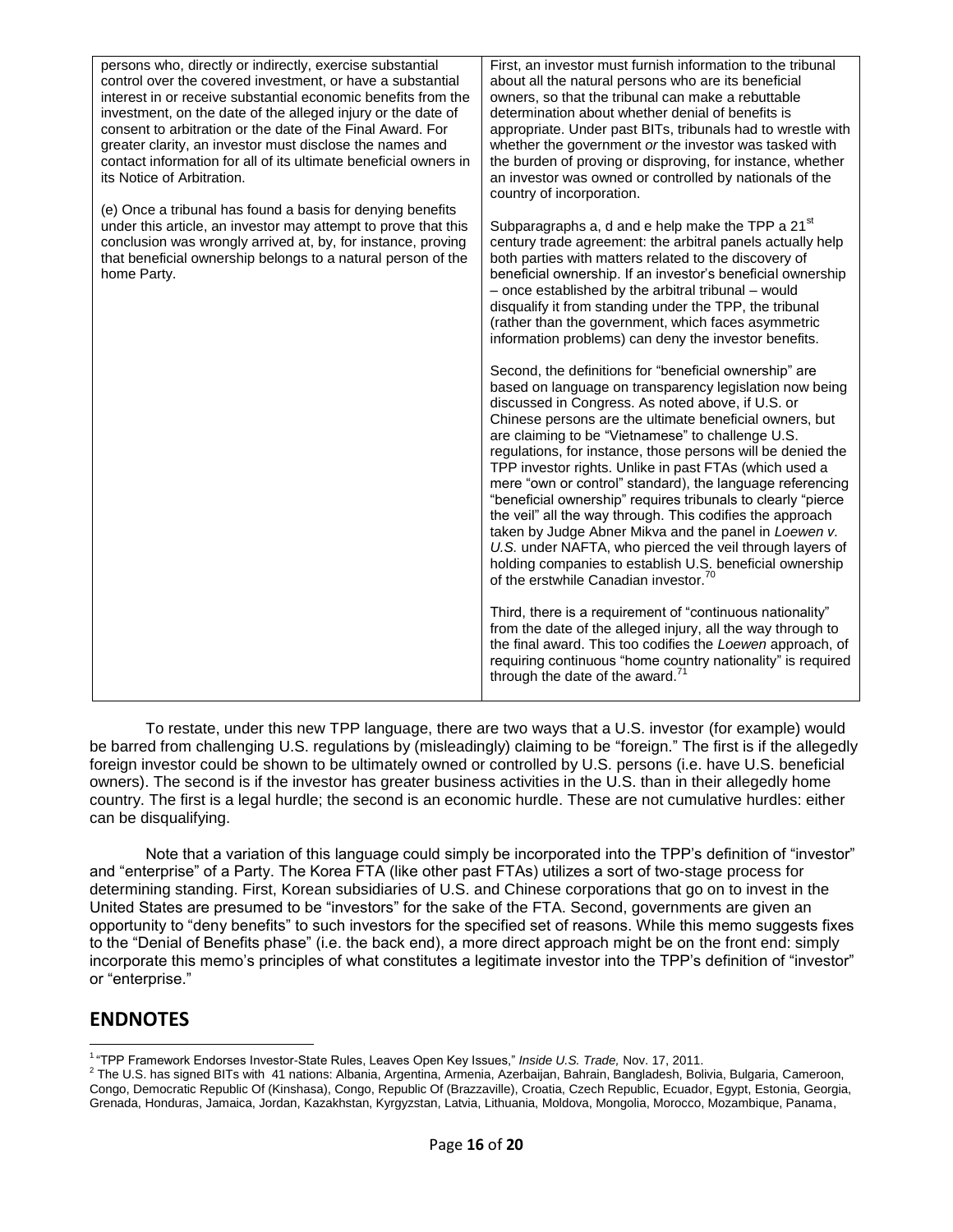$\overline{a}$ Poland, Romania, Rwanda (which just went into effect in January 2012), Senegal, Slovakia, Sri Lanka, Trinidad & Tobago, Tunisia, Turkey, Ukraine, and Uruguay. The U.S. has signed FTAs with investment chapters with an additional 13 nations: Australia (although this does not contain investor-state), Canada, Chile, Colombia (not yet implemented), Costa Rica, El Salvador, the Dominican Republic, Guatemala, Korea (not yet implemented), Mexico, Nicaragua, Oman, and Singapore. Together, these two categories bring the total to 54 nations. (Note that the U.S. has signed FTAs that include an investor-state mechanism with three nations who also had BITs previously in place: Honduras, Morocco and Panama (not yet implemented). These are not double counted. Finally, the U.S. FTAs with Bahrain, Israel, and Jordan do not contain investment chapters, although the U.S. nonetheless has BITs with Bahrain and Jordan.)

3 This document does not go into detail on these three final issues.

<sup>4</sup> For instance, in 1996, after a four-day visit to the country and minimal due diligence, MTD (a set of Malaysian investors) decided to build a whole new planned community outside of Santiago, Chile. But to do this, they needed to get authorization from both Chile's foreign investment authorities and its environmental zoning authorities. As is common in many nations, foreign investment authorities are tasked with considering the impact of foreign inflows on a nation's balance of payments. But all developers, national and foreign, must comply with zoning rules, which are administered by authorities with a whole different set of objectives and expertise. Although MTD passed the first hurdle in April 1997, Chile's zoning authorities promptly started sounding concerns about the ecological impact of the development. In 2004, an investor-state tribunal ordered Chile to pay nearly \$6 million to MTD, even though the tribunal noted that the investors themselves had not conducted due diligence. To reach this conclusion, the tribunal imported a so-called fair and equitable treatment provision from a Chile-Croatia BIT, and said that this provision requires government to act "as a monolith." This type of uniformity in policymaking is not remotely possible for TPP nations, many of which have multiple agencies of government at the national, state and local level. There are serious questions as to whether this type of uniformity is even desirable, since different agencies may have different objectives to fulfill. See *MTD Equity Sdn. Bhd. & MTD Chile S.A. v. Chile*, ICSID Case No. ARB/01/7 (Malaysia/Chile BIT) (Final Award, 25 May 2004). 5 Interhandel Case (Switz. v. U.S.), 1959 I.C.J. Rep. 5, 27 (Mar. 21).

6 See U.S. Department of State, Bilateral Investment and Other Bilateral Claims, available at http://www.state.gov/s/l/c7344.htm: Under international law and practice the United States does not formally espouse claims on behalf of U.S. nationals unless the claimant can provide persuasive evidence demonstrating that certain prerequisites have been met. The most important of these requirements [include] that all local remedies have been exhausted or the claimant has demonstrated that attempting to do so would be futile ... . 7 See "Governance Matters 2009: Worldwide Governance Indicators, 1996-2008", available at

[http://info.worldbank.org/governance/wgi/index.asp.](http://info.worldbank.org/governance/wgi/index.asp) For 2008, for the governance indicator "rule of law," New Zealand scored in the 97%, Australia in the 95%, Singapore in the 94%, and the United States in the 92%. For the governance indicator "control of corruption" or 2008, for the governance indicator "control of corruption," New Zealand scored in the 98%, Australia in the 96%, Singapore in the 100%, and the United States in the 92%.

8 See, e.g., El Oro Mining and Railway Co. Case (Gr. Brit. v. Mex.), 5 Int'l Arb. Awards 191, 198 (Perm. Ct. Arb. 1931).

9 See, e.g., Panevezys-Saldutiskis Railway (Est. v. Lith.), 1939 P.C.I.J. (ser. A/B) No. 76, at 18 (Feb. 28) ("There can be no need to resort to the municipal courts if those courts have no jurisdiction to afford relief . . .") See also generally The Finnish Ships Case (Finland v. U.K.), 3 R. Int'l Arb. Awards 1484 (1934) (domestic judicial appeal not required where it would not afford a basis for reversing determination of British Admiralty Transport Arbitration Board that the British government had not requisitioned certain Finnish ships).

10 Elettronica Sicula S.p.A. (ELSI) (U.S. v. Italy), 1989 I.C.J. 15, 45-46 (July 20) (exhaustion requirement satisfied where "the substance of the claim" brought in domestic court "is essentially the same" as the international claim).

11 Trade Act of 2002, H.R. 3009, 107th Cong. § 2102(b)(3) (2002).

12 See Office of the United States Trade Representative, Bipartisan Agreement on Trade Policy: Investment (May 2007), available at http://www.ustr.gov/sites/default/files/uploads/factsheets/2007/asset\_upload\_file146\_11282.pdf

13See Pennsylvania Fair Trade Coalition, 2008 Presidential Candidate Questionnaire, answer of Sen. Barack Obama, question 10, available at http://www.citizenstrade.org/pdf/QuestionnairePennsylvaniaFairTradeCoalition040108FINAL\_SenatorObamaResponse.pdf. Secretary of State Clinton also endorsed the no greater rights principle during the 2008 campaign. See Texas Fair Trade Coalition, Presidential Candidate Questionnaire, Answer of Sen. Hilary Rodham Clinton, question 6 ("I will ensure that foreign companies do not have greater rights than American companies."), available at http://www.texasfairtrade.org/documents/HillaryClintonQuestionnaireResponse.pdf 14 Restatement (Third) Of The Foreign Relations Law Of The United States, § 102(2) (1987).

15 See generally Matthew C. Porterfield, An International Common Law of Investor Rights? 27 U. Pa. J. Int'l Econ. L. 79 (2006). 16 See Counter- Memorial of Respondent United States of America, Glamis Gold v. United States of America at 221 (Sept. 19, 2006), available at http://www.state.gov/documents/organization/73686.pdf (footnotes omitted):

Sufficiently broad State practice and opinio juris have thus far coincided to establish minimum standards of State conduct in only a few areas. Article 1105(1) embodies, for example, the requirement to provide a minimum level of internal security and law and order, referred to as the customary international law obligation of full protection and security. Similarly, Article 1105 recognizes that a State may incur international responsibility for a "denial of justice" where its judiciary administers justice to aliens in a "notoriously unjust" or "egregious" manner "which offends a sense of judicial propriety." In addition, the most widely-recognized substantive standard applicable to legislative and rule-making acts in the investment context is the rule barring expropriation without compensation, but that obligation is particularized in the NAFTA under Article 1110.

17 See U.S. Counter-Memorial at 233: "While the minimum standard of treatment under customary international law requires compensation in the event of an expropriation, there is no such rule requiring compensation for actions that fall short of an expropriation but that frustrate an alien's expectations. Certainly, Glamis has made no showing that States refrain out of a sense of legal obligation from taking regulatory action that may frustrate an alien's expectations. Indeed, most, if not all, regulatory action is bound to upset the expectations of a portion of the populace. If States were prohibited from regulating in any manner that frustrated expectations – or had to compensate everyone who suffered any diminution in profit because of a regulation – States would lose the power to regulate.

18 See U.S. Counter-Memorial at 227 ("Glamis has also failed to present any evidence of relevant State practice to support its contention that Article 1105(1) imposes a general obligation on States to refrain from 'arbitrary' conduct.")

19 See U.S. Counter-Memorial at 234 and note 1017 ("United States law does not compensate plaintiffs solely upon a showing that regulations interfered with their expectations, as such a showing is insufficient to support a regulatory takings claim . . . It is inconceivable that the minimum standard of treatment required by international law would proscribe action commonly undertaken by States pursuant to national law.")

20 Motor Vehicle Mfrs. Ass'n v. State Farm Mut. Auto. Ins. Co., 463 U.S. 29, 43 n.9. (1983) (rejecting suggestion that "the arbitrary and capricious standard [under the APA] requires no more than the minimum rationality a statute must bear in order to withstand analysis under the Due Process Clause. We do not view as equivalent the presumption of constitutionality afforded legislation drafted by Congress and the presumption of regularity afforded an agency in fulfilling its statutory mandate.")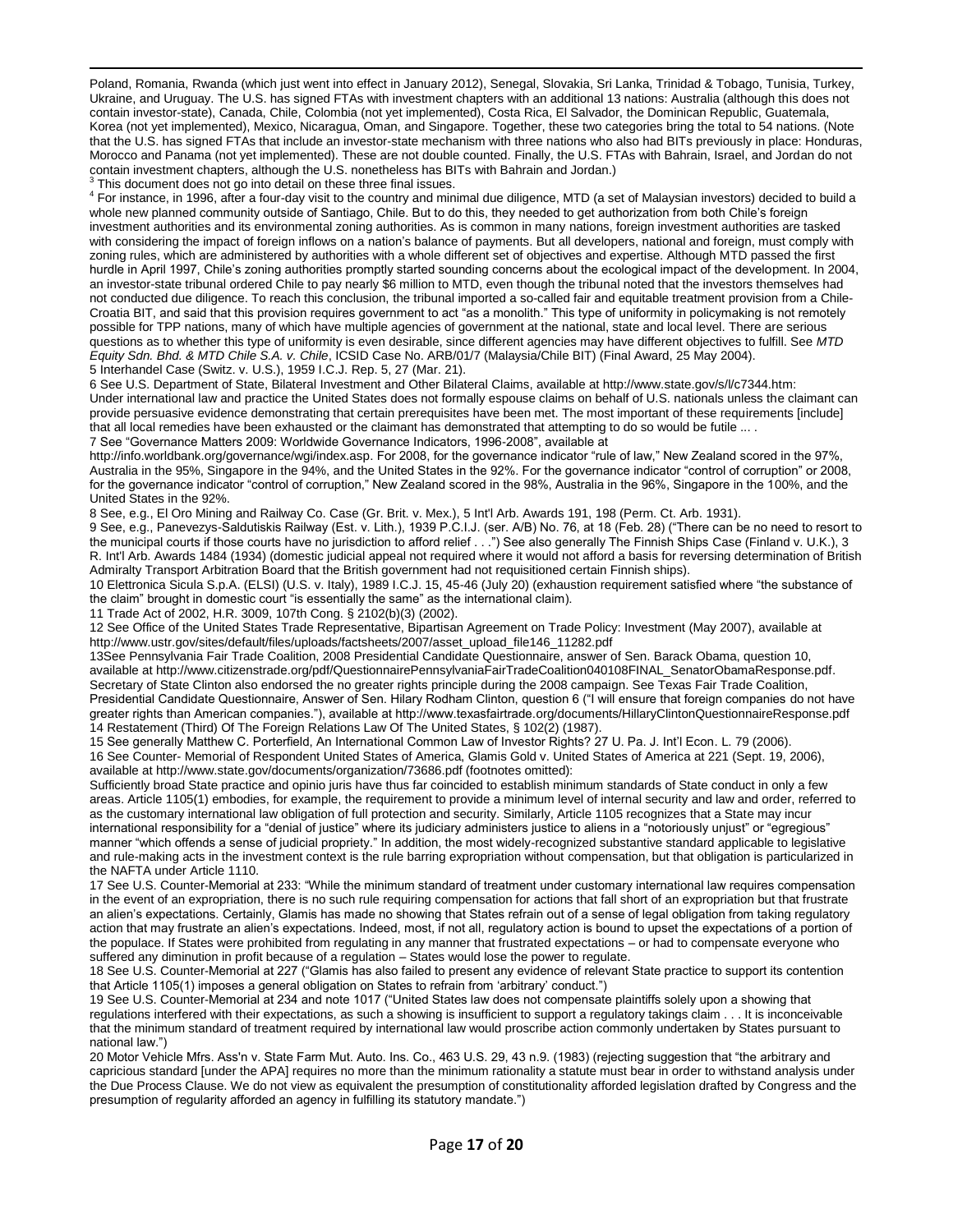21 United States v. Carolene Products, 304 U.S. 144, 152 (1938). In the context of exercises of executive authority, the Supreme Court has indicated that conduct that "shocks the conscience" violates substantive due process. See County of Sacramento v. Lewis, 523 U.S. 833, 846 (1998). Although the Court has not applied this standard to economic legislation, it is arguably comparable to the current deferential standard of substantive due process review of economic regulations. Accordingly, given the similarity of the "conscience shocking" formulation of substantive due process to the traditional Neer test for the minimum standard of treatment, the Neer standard could be interpreted as consistent with the "no greater rights" principle.

22 Sujit Choudhry, The Lochner Era and Comparative Constitutionalism, 2 Int'l J. Const. L. 1, 3 (2004).

23 Counter- Memorial of Respondent United States of America, Glamis G

old v. United States of America at 222 (Sept. 19, 2006), available at http://www.state.gov/documents/organization/73686.pdf Available at http://www.state.gov/documents/organization/82700.pdf

25 See 2004 Model BIT, Annex B, para. 1.

26 See 2004 Model BIT, Annex B, para. 2.

27 Id., para 4(b).

 $\overline{a}$ 

28 See generally, Matthew C. Porterfield, International Expropriation Rules and Federalism, 23 Stanford Envt'l L. J. 3, 43-62 (2004) (comparing international standard for regulatory expropriation with U.S. regulatory takings doctrine).

29 See 2004 Model BIT, Article 21 (Taxation).

30 See generally Thomas W. Wälde and Abba Kolo, Taxation and Modern Investment Treaties, in The Oxford Handbook of International Investment Law at 347 - 352 (2008).

31 See, e.g., Pittsburgh v. Alco Parking Corp., 417 U.S. 369, 373 (1974) (rejecting a takings challenge to a tax on gross receipts from parking facilities, and noting that "the Court has consistently refused either to undertake the task of passing on the 'reasonableness' of a tax that otherwise is within the power of Congress or of state legislative authorities, or to hold that a tax is unconstitutional because it renders a business unprofitable.")

32 See Eduardo Moisès Peñalver, Is Land Special? 31 Ecology L.Q. 227, 231 (2004) ("it is almost beyond dispute that . . . the [Supreme] Court has focused overwhelmingly on regulations affecting land and that landowners bringing regulatory takings claims stand a greater chance of prevailing in the Supreme Court than the owners of other sorts of property"); Molly S. McUsic, The Ghost of Lochner: Modern Takings Doctrine and Its Impact on Economic Legislation, 76 B.U. L. Rev. 605, 647, 655 (1996) ("Economic interests, such as personal property, trade secrets, copyright, and money, are all recognized by the Court as 'property' under the Fifth Amendment, but receive little protection against government regulation.") J. Peter Byrne, Ten Arguments for the Abolition of Regulatory Takings Doctrine, 22 Ecology L.Q. 89, 127 (1995) ("the Supreme Court has shown absolutely no interest in applying the regulatory takings doctrine to assets other than land"). 33 Lucas v. South Carolina Coastal Comm'n, 505 U.S. 1003, 1027-28 (1992). The Supreme Court's decision in Ruckelshaus v. Monsanto Co., 467 U.S. 986 (1984), which involved a claim that the disclosure of trade secrets by the federal government constituted a taking, is sometimes cited as an example of the application of the regulatory takings analysis outside the context of real property. The Court in Monsanto, however, stressed that "[w]ith respect to a trade secret, the right to exclude others is central to the very definition of the property interest. Once the data that constitute a trade secret are disclosed to others, or others are allowed to use those data, the holder of the trade secret has lost his property interest in the data." Monsanto, 467 U.S. at 1012. Accordingly, "Monsanto is a case in which the government conduct in question was the functional equivalent of a direct appropriation of the entire piece of property, as opposed to a mere regulation of that property." Eduardo Moisès Peñalver, Is Land Special? 31 Ecology L.Q. 227, 231, n. 20 (2004).

34 Andrew Newcombe, The Boundaries of Regulatory Expropriation in International Law, 20:1 ICSID Review – FILJ at 4 (2005) (noting that "under the 'orthodox approach' [a regulatory] expropriation occurs when a foreign investor is deprived of the use, benefit, management or enjoyment of all or substantially all of its investment" rather than whether the government has actually appropriated the investment for its own use).

35 See A.J. Van der Walt, Constitutional Property Clauses: A Comparative Analysis (1999) at 17 ("the distinction between police-power regulation of property and eminent-domain expropriation of property is fundamental to all [constitutional] property clauses, because only the latter is compensated as a rule. Normally, the will be no provision for compensation for deprivations or losses caused by police-power regulation of property.") United States law is an exception in this regard, and under certain circumstances – most notably in the "rare circumstance" when a regulatory measure destroys all value of real property – requires compensation even when there has been no appropriation of the property by the government. See Lucas v. South Carolina Coastal Comm'n, 505 U.S. 1003 (1992).

36 The definition in past U.S. FTAs has generally been: "investment means every asset that an investor owns or controls, directly or indirectly, that has the characteristics of an investment, including such characteristics as the commitment of capital or other resources, the expectation of gain or profit, or the assumption of risk. Forms that an investment may take include:

(a) an enterprise; (b) shares, stock, and other forms of equity participation in an enterprise; (c) bonds, debentures, other debt instruments, and loans;1 (d) futures, options, and other derivatives; (e) turnkey, construction, management, production, concession, revenue-sharing, and other similar contracts; (f) intellectual property rights; (g) licenses, authorizations, permits, and similar rights conferred pursuant to domestic law;36 3 and (h) other tangible or intangible, movable or immovable property, and related property rights, such as leases, mortgages, liens, and pledges.4

For purposes of this Agreement, a claim to payment that arises solely from the commercial sale of goods and services is not an investment, unless it is a loan that has the characteristics of an investment.

1 Some forms of debt, such as bonds, debentures, and long-term notes, are more likely to have the characteristics of an investment, while other forms of debt are less likely to have such characteristics.

2 Whether a particular type of license, authorization, permit, or similar instrument (including a concession, to the extent that it has the nature of such an instrument) has the characteristics of an investment depends on such factors as the nature and extent of the rights that the holder has under the law of the Party. Among the licenses, authorizations, permits, and similar instruments that do not have the characteristics of an investment are those that do not create any rights protected under domestic law. For greater certainty, the foregoing is without prejudice to whether any asset associated with the license, authorization, permit, or similar instrument has the characteristics of an investment.

3 The term "investment" does not include an order or judgment entered in a judicial or administrative action.

4 For greater certainty, market share, market access, expected gains, and opportunities for profit-making are not, by themselves, investments.

37 Report of the Subcommittee on Investment of the Advisory Committee on Int'l Economic Policy Regarding the Model Bilateral Investment Treaty, Annex B, Anderson et. al collective statement, Sept. 30, 2009. Available at[: http://www.state.gov/e/eeb/rls/othr/2009/131118.htm](http://www.state.gov/e/eeb/rls/othr/2009/131118.htm) 38 "The protections against expropriation only apply if government action "interferes with a tangible or intangible right or property interest in an investment."[8] This restrictive language was introduced into the 2004 Model BIT based on the U.S. Constitution's Takings Clause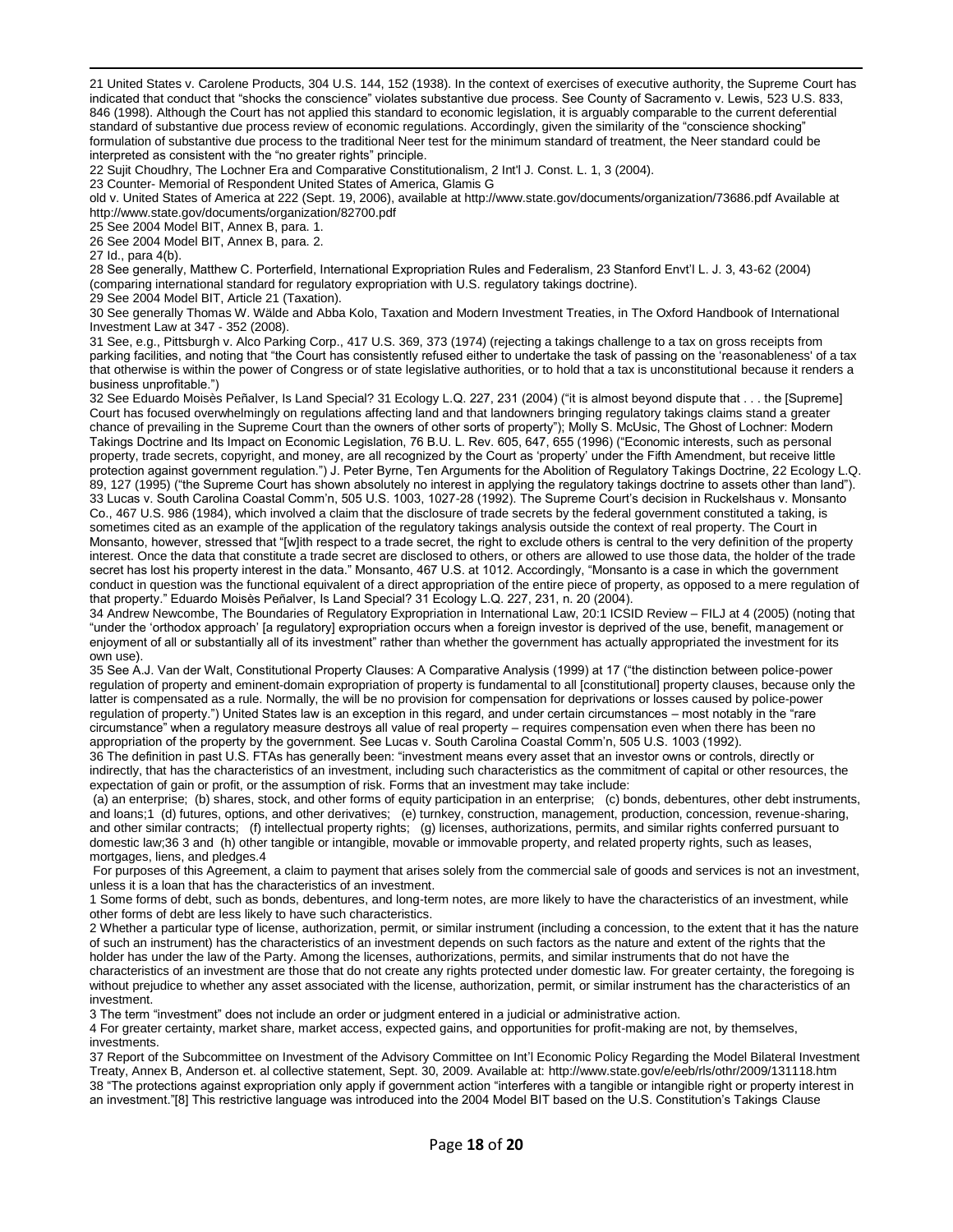$\overline{a}$ jurisprudence. Earlier U.S. BITs defined expropriation in terms of "investment" (not in terms of "property") and thus provided a broader scope of coverage for U.S. investors overseas." See Statement of Linda Menghetti, Emergency Committee for American Trade, Before Committee on Ways & Means, May 14, 2009. Available a[t http://waysandmeans.house.gov/Hearings/Testimony.aspx?TID=8180.](http://waysandmeans.house.gov/Hearings/Testimony.aspx?TID=8180)

39 Statement of Linda Menghetti, Emergency Committee for American Trade, Before Committee on Ways & Means, May 14, 2009. Available a[t http://waysandmeans.house.gov/Hearings/Testimony.aspx?TID=8180.](http://waysandmeans.house.gov/Hearings/Testimony.aspx?TID=8180)

40 Report of the Subcommittee on Investment of the Advisory Committee on Int'l Economic Policy Regarding the Model Bilateral Investment Treaty, Sept. 30, 2009. Available at: http://www.state.gov/e/eeb/rls/othr/2009/131098.htm

41 William Michael Treanor, "The Origins and Original Significance of the Just Compensation Clause of the Fifth Amendment," Yale Law Journal, 94:3, January 1985.

42 See Ruckelhaus v. Monsanto Co., 467 U.S. 986, 1003 (1984)

43 Webb's Fabulous Pharmacies, Inc. v. Beckwith, 449 U.S. 155, 161 (1980).

44 See College Sav. Bank v. Fla. Prepaid Postsecondary Educ. Expense Bd., 527 U.S. 666, 675 (1999).

45 Vicki Been and Joel Beauvais, "The Global Fifth Amendment? Nafta's Investment Protections and the Misguided Quest for an

International 'Regulatory Takings' Doctrine," New York University Law Review, April 2003, at 64.

46 See J. Peter Byrne, "Ten Arguments for the Abolition of the Regulatory Takings Doctrine," Ecology Law Quarterly, 22, 1195.

47 Anthony B. Sanders, "Of All Things Made in America, Why are We Exporting the Penn Central Test?" March 2007.

48 In CAFTA, these are defined as: "investment agreement means a written agreement12 that takes effect on or after the date of entry into force of this Agreement between a national authority13 of a Party and a covered investment or an investor of another Party that grants the covered investment or investor rights: (a) with respect to natural resources or other assets that a national authority controls; and (b) upon which the covered investment or the investor relies in establishing or acquiring a covered investment other than the written agreement itself;" The footnotes read: "12 "Written agreement" refers to an agreement in writing, executed by both parties, that creates an exchange of rights and obligations, binding on both parties under the law applicable under Article 10.22.2. For greater certainty,(a) a unilateral act of an administrative or judicial authority, such as a permit, license, or authorization issued by a Party solely in its regulatory capacity or a decree, order, or judgment; and (b) an administrative or judicial consent decree or order, shall not be considered a written agreement." 13 For purposes of this definition, "national authority" means an authority at the central level of government."

49 Annex 10-H lays out the circumstances under which the legal stability agreements could be subjected to investor-state arbitration: "A stability agreement referred to in paragraph 1 may constitute one of multiple written instruments that make up an "investment agreement," as defined in Article 10.28. Where that is the case, a breach of such a stability agreement by Peru may constitute a breach of the investment agreement of which it is a part. Where a stability agreement is materially identical to the illustration set forth in Appendix 10-H.A or 10-H.B, and does not constitute one of multiple instruments that make up an "investment agreement," as defined in Article 10.28, a breach of such a stability agreement by Peru shall not constitute a breach of an investment agreement."

50 Annex 10-H reads in part: "This Legal Stability Agreement shall remain in force for ten years from the date of on which it is concluded. It may not, therefore, be unilaterally amended by either of the parties during such period, even if domestic legislation is amended or if changes more beneficial or more detrimental to either of the parties are incorporated therein." An alternative version reads: "This Legal Stability Agreement may be amended only by mutual consent of the Parties. It shall not be possible to amend the term established in Article Five, or the investment amount under the limit established in (specify pertinent regulation)."

51 Brad K. Schwartz, "Development Agreements: Contracting for Vested Rights," 28 B.C. Envtl. Aff. L. Rev. 719 (2001). Available at: http://lawdigitalcommons.bc.edu/ealr/vol28/iss4/13

52 That said, just because the TPP would not provide for investor-state arbitration on such contracts doesn't mean that investors can't access such protection, for instance by negotiating such arbitration as part of their contracts with the government (acting in its private capacity as a contract counterparty). For further discussion of these notions, see Gus Van Harten, Investment Treaty Arbitration and Public Law, (Oxford: Oxford University Press, 2007), at 62; Jason Webb Yackee, "Do We Really Need BITS? Toward a Return to Contract in International Investment Law," Asian Journal of WTO & International Health Law and Policy, 3:1, March 2008. However, it is inappropriate to condition a country's ability to obtain the actual trade benefits of a TPP on the government's advance willingness to agree to such arbitration with respect to all investment contacts with a large set of foreign investors.

53 The six year requirement references the conclusion by tribunalists Daniel Price and Piero Bernardini from the Tokios Tokelés case, which thought that an enterprise incorporation six years prior to the attempt to access investor-state arbitration was evidence that the corporation was not engaging in "an abuse of legal personality. "We are satisfied, however, that none of the Claimant's conduct with respect to its status as an entity of Lithuania constitutes an abuse of legal personality… The Claimant manifestly did not create Tokios Tokelės for the purpose of gaining access to ICSID arbitration under the BIT against Ukraine, as the enterprise was founded six years before the BIT between Ukraine and Lithuania entered into force." Majority Opinion in Tokios Tokelés v. Ukraine case, at 24.

54 Anderson, Sarah. Policy Handcuffs in the Financial Crisis, Institute for Policy Studies, February 2009. Available at: [http://www.ips](http://www.ips-dc.org/files/329/Policy%20Handcuffs%20in%20the%20Financial%20Crisis.pdf)[dc.org/files/329/Policy%20Handcuffs%20in%20the%20Financial%20Crisis.pdf;](http://www.ips-dc.org/files/329/Policy%20Handcuffs%20in%20the%20Financial%20Crisis.pdf) and Comments on the U.S. Model Bilateral Investment Treaty before the U.S. State Department and USTR, July 17, 2009. Available at: http://www.ips-

dc.org/files/1366/IPS%20comments%20on%20Model%20Bilateral%20Investment%20Treaty.pdf

55 Kose MA, Prasad E and Taylor AD (2009). Thresholds on the Process of International Financial Integration. NBER Working Paper 14916. Cambridge, MA, National Bureau of Economic Research.

56 Gallagher, Kevin P (2010). Policy space to Prevent and Mitigate Financial Crises, UNCTAD-G-24 Discussion Paper #58, Geneva: UNCTAD. Available at:<http://www.ase.tufts.edu/gdae/Pubs/rp/KGCapControlsG-24.pdf>

57 European Commission staff working document, "Innovative financing at a global level," SEC(2010) 409 final, April 1, 2010. Available at: http://ec.europa.eu/economy\_finance/articles/international/2010-04-06-global\_innovative\_financing\_en.htm

58 And even the annexes that carve out some taxation measures from the expropriation disciplines do not explicitly carve out law enforcement measures, such as those contained in the Stop Tax Havens Abuse Act co-sponsored by then-senator Obama, designed to compel compliance with such taxation measures.

59 See Fireman's Fund Insurance v. United Mexican States, ICSID Case No. ARB(AF)/02/01 (Award of July 17, 2006), paras. 166-68. 60 House Democratic leadership ensured that this provision…: "Article 22.2: Essential Security: Nothing in this Agreement shall be construed: (a) to require a Party to furnish or allow access to any information the disclosure of which it determines to be contrary to its essential security interests; or (b) to preclude a Party from applying measures that it considers necessary for the fulfillment of its obligations with respect to the maintenance or restoration of international peace or security, or the protection of its own essential security interests." ... Included this footnote: "For greater certainty, if a Party invokes Article 22.2 in an arbitral proceeding initiated under Chapter Ten (Investment) or Chapter Twenty-One (Dispute Settlement), the tribunal or panel hearing the matter shall find that the exception applies." See: http://www.ustr.gov/sites/default/files/uploads/agreements/fta/peru/asset\_upload\_file841\_9542.pdf